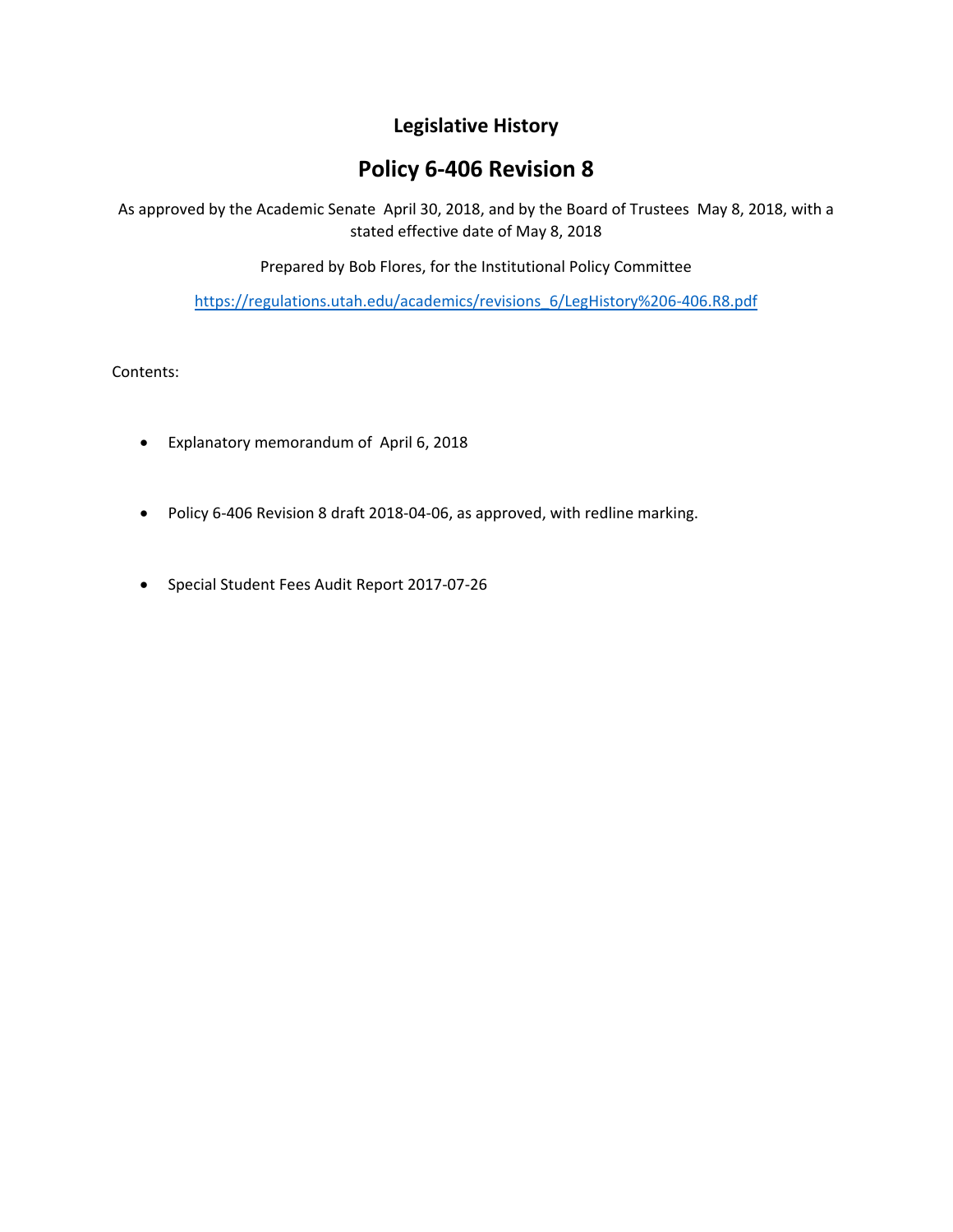### Memorandum

- From: University Curriculum Policy Review Board and Special Course Fee Committee (Chairperson: Ann Darling)
- To: Senate Executive Committee
- Re: Proposal for revising Policy 6-406 on Special Course Fees

Date: April 6, 2018

### **I. Introduction:**

This is a proposal to revise policy governing who will make decisions about special course and program fees and how those decisions will be made. The proposal specifically is to revise existing University Policy 6-406.

The overall project began as an outcome of a regular audit of the Special Course Fee Committee. A report from that audit, completed in July of 2017, is included with these proposal documents. The audit recommended that Policy 6-406 be reviewed for specific areas of inconsistency with practice. The review also included efforts to update the policy to match or enhance current practice. A decision was made to revise the Policy in two phases because some changes were needed to be made urgently, and other changes required more extensive consideration and consultation of concerned parties within the University. The more urgent changes were dealt with in the first phase, resulting in Revision 7 of the Policy, which was approved by the Academic Senate and Board of Trustees to take effect in October, 2017. That version and the legislative history for that Phase 1 proposal may be seen at https://regulations.utah.edu/academics/6-406.php.

The primary effect of that Phase 1 revision was to change the decision-making structure for approval of special program fees, so that the the Special Student Course Fee Committee now makes recommendations, which are considered by the University Budget Committee when it makes the final decisions.

Work on the second phase of changes has been underway since then, and now results in this proposal for Revision 8 of the Policy, which if approved is recommended to take effect immediately upon final approval.

A subcommittee of the Special Course Fee Committee (SCFC) was composed to review and revise policy 6-406. Recommendations from this sub-committee were discussed at two meetings of the entire committee. Support was given that all revisions had been discussed and approved and permission to move to the Senate was granted. Below is a description of policy recommendations and responses as identified in the proposed policy revisions.

**Changes recommended:** Changes to Policy 6-406 should be considered to clarify roles and responsibilities and provide for full compliance. Some items to consider include adding concise definitions of fees, oversight transparency provisions, committee composition, and applying fee expiration requirements.

Detailed language is prosed to define breakage fee, key deposits, private instruction as well as special course and special program fees.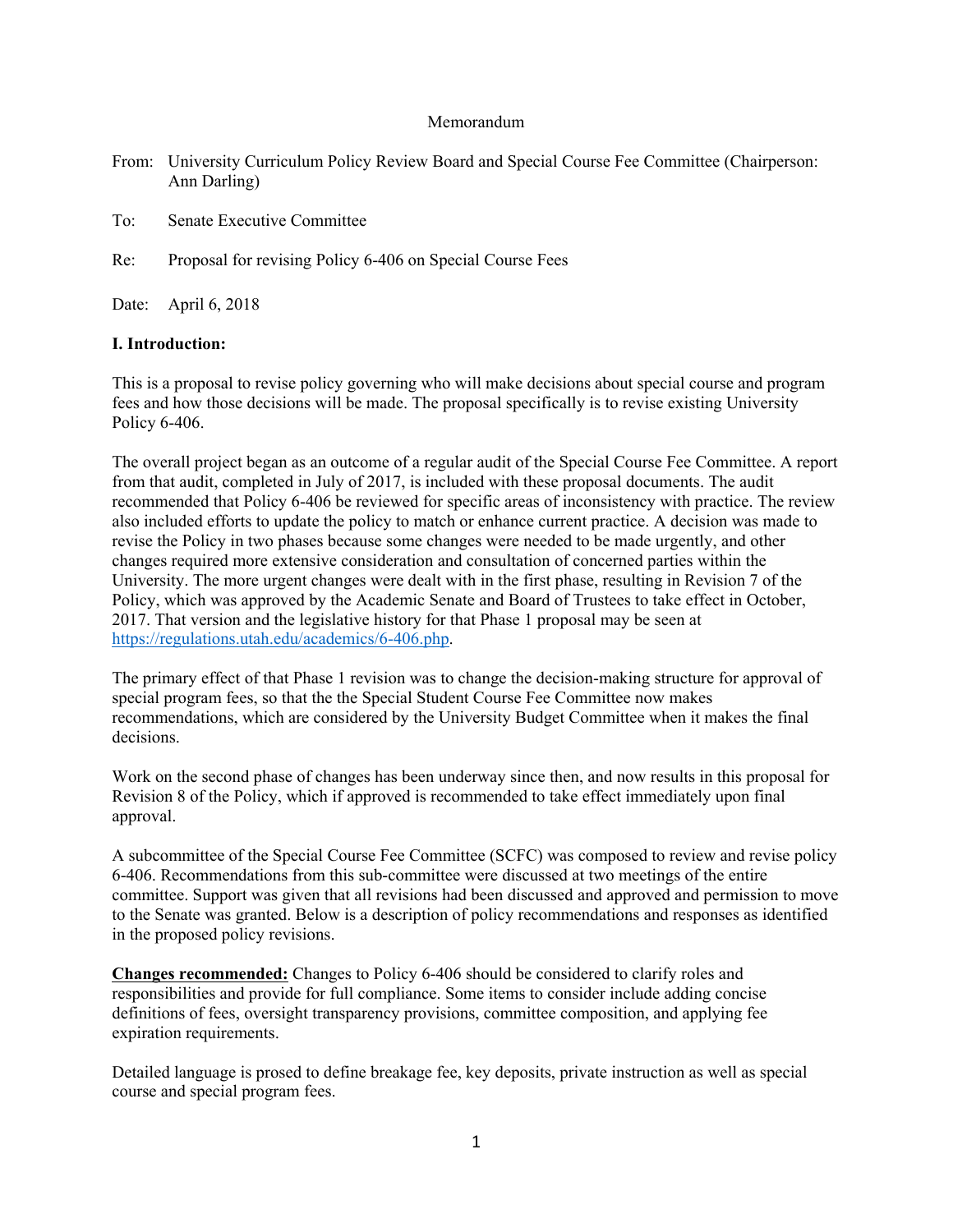The two areas of most concern to the audit and the functioning of the committee concerned student membership on the committee and processes for reviewing expired fees. Proposed revisions require that four students will always sit on the SCFC and that nominations for these representatives will come from the colleges, on a rotating basis. Technology recently purchased by the Office of Curriculum Administration now allows us to track special course and program fee activity. Proposed revisions require that colleges will conduct a thorough review of special course and program fees levied in their unit every three years on a rotating basis. These reports will be used by the SCFC to review and retire or renew special course fees and make recommendations to the University Budget committee about special program fees.

# **Deficiencies Noted:**

 Current policy states that reports should be submitted to the President of the University and the President of the Academic Senate. However, such reports have not been submitted nor missed.

Proposed revisions require that an annual report be submitted to the Vice President for Academic Affairs for both main campus and Health Sciences with a copy to the President of the Academic Senate. These annual reports will document the activities of the SCFC over the year.

 Current policy is mute on deadlines for submitting and processing special course fees. This has sometimes led to fees being attached to courses *after* students have begun to register.

Proposed revisions require that proposals for special course fees be submitted at the same time that all other curriculum proposals are submitted. This deadline permits time for the SCFC to review proposals and for necessary revisions to be accepted. Policy also requires that any approved fees be attached *before* the schedule of courses is made public.

 Current policy was ambiguous about how fee deposits were to be processed. This led to some fees being deposited in incorrect accounts.

Proposed revisions clearly state that special course fees must be paid to Income Accounting and cannot be directed to gift accounts.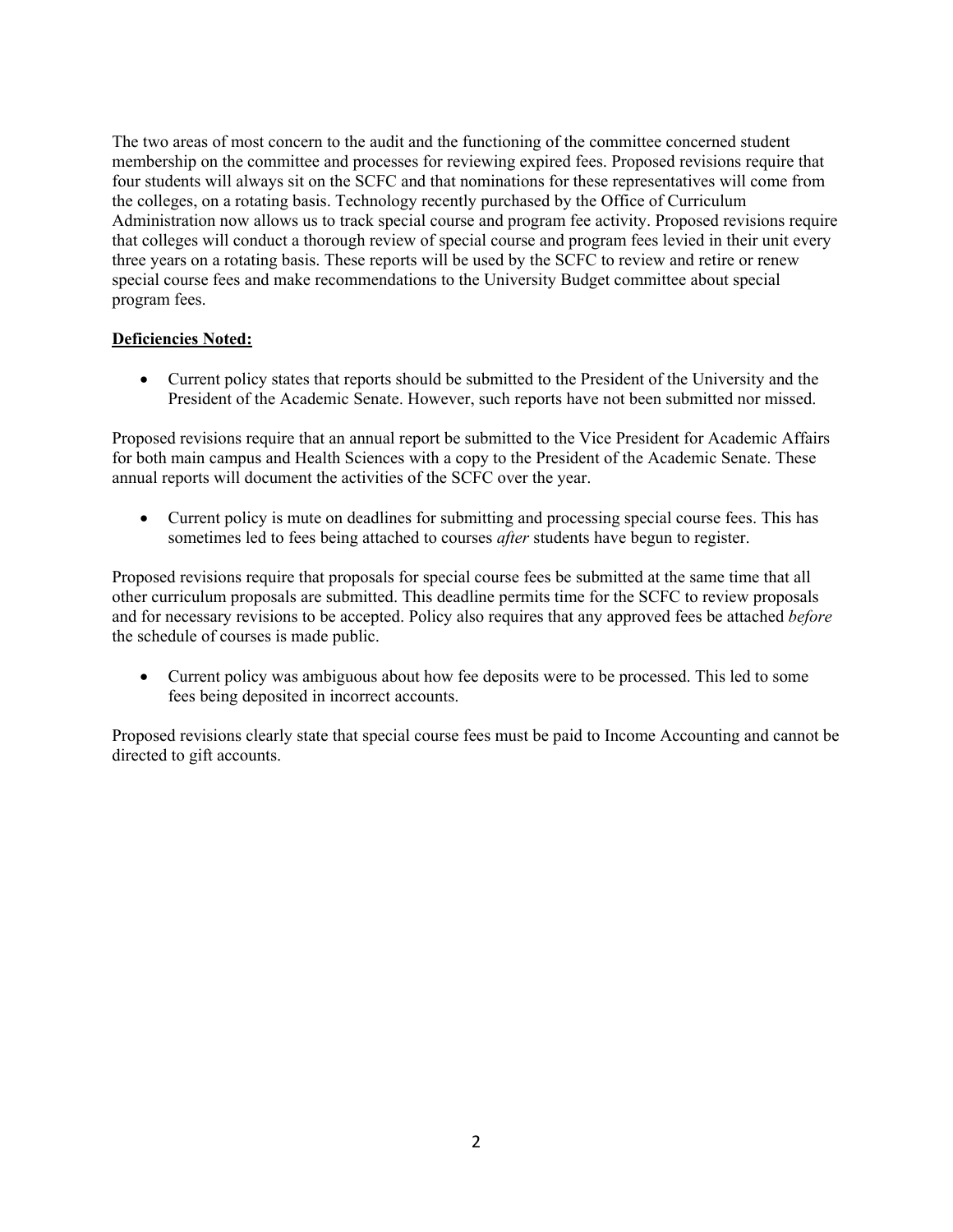# Policy 6-406 -- Special Student Course Fees and Other Assessments. Revision 8. Effective date: upon final approval

# **I. Purpose and Scope:**

Purpose: To assure-promote transparency and accountability in the proper-handling of special course fees and other assessments. that may be required in addition to regular tuition charges approved by the Board of Regents.

Scope: This Policy applies to all credit-bearing course-offering academic units of the University (as are described in Policy 6-001).

# **II. Definitions:**

For the limited purposes of this Policy and any associated Regulations, these words and phrases have the following meanings:

- A. Breakage Fees: Amounts deposited by a students enrolled in a laboratory or other courses that employs specialized equipment to create a minimal reserve from which damaged or lost equipment may be repaired or repurchased.
- A.B. Course-offering unit: An academic department, college, or other unit of the University authorized to offer a credit-bearing course, as more fully described in Policies 6-001 and 6-100.
- B.C. Key Deposit: A deposit made by a student to whom a key is issued in accord with University Regulations regarding keys under the Key Policy (Policy 3-234), subject to refund upon return of the key by the student.
- C.D. Private Instruction Fees: Fees collected from a students and used to compensate instructors for individualized private instruction necessary to the development of personal performance skills or artistic competencies of such students.
- D.E. Special Course Fees: Fees or charges that isare imposed to offset unfunded costs associated with an individual courses offered either on or off campus or using other modalities, including: use of special software, nontraditional instructional systems; access to and use of technical instruments and equipment; and/or use of consumable laboratory or other instructional materials. (See below for guidelines about how such fees can and cannot be used.)
- E.F. Special Program Fees: Fees or charges that is a regimposed to offset unfunded costs for extraordinary services associated with a specialized educational programs. (See below for guidelines about how such fees can and cannot be used.)

# **III. Policy:**

- A. Approval Authority
	- 1. Authorization required. No course-offering unit may impose or collect any special course fee, special program fee, private instruction fee, breakage fee, key deposit, or other special assessment except as approved and processed pursuant to this Policy.
	- 2. Special Fee Review Committee.
		- **a.** The University Special Fee Review Committee ("Special Fee Committee") is hereby established. Its membership shall consist of: (i) the current members of the University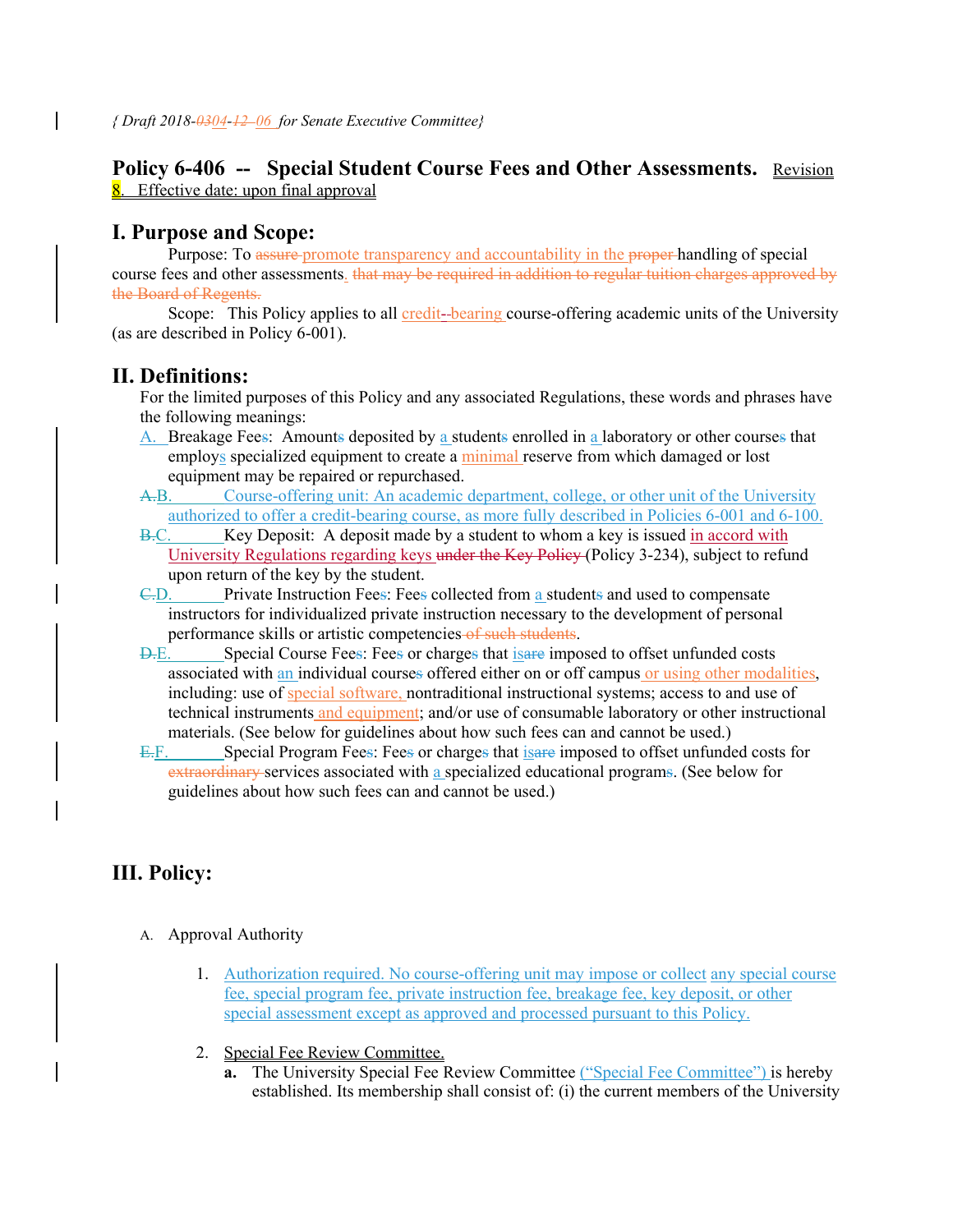Curriculum Policy Review Board (as established by Policy 6-500); (ii) one representative each from the office of the Associate Vice President for Budget & Planning and the Vice President for Student Affairs; and (iii) four students appointed by the President of the University from a list of six students nominated by the Associated Students of the University of Utah. designated Colleges on a rotating basis. See guidelines for a description of the rotation schedule. The chairperson of the Curriculum Policy Review Board will serve as chairperson of the Committee. The Committee will convene annually each semester or as directed by the chairperson, and it will report annually to the Academic SenateSenior Vice President for Academic Affairs and the Senior Vice President of Health Sciences.

**b.** The Committee will serve as the University body to review and to approve or disapprove all requests for *special course fees* submitted by course-offering units.

The Committee is authorized to approve and to adjust the amount of previously approved *key deposits*, *breakage fees, special course fees*, and *private instruction fees* based on the itemized budget and its justification. as budgetary circumstance may require, after careful consideration of each request and the views of the affected departments, colleges, and students.

With regard to *special program fees*, the Committee will review new requests and renewals of special program fees and make recommendations regarding them to the University Budget Advisory Committee.

- B. Special Course Fees and Special Program Fees
	- 1. Colleges, departments, and other course-offering operating units of the University of Utah are not authorized to impose, collect, or deposit to their own activity/project any special course fees or special program fees, except to the extent as authorized pursuant toby this Policy.
	- $2.1$ . A Pproposals to impose any new special course fee s and or special program fees, or to increase any such existing fee must be submitted by in writing by academic departments or colleges after approvedal by the appropriate curriculum committees, through and the cognizant dean, and then submitted to the Special Fee Review Committee (SFRC). A pProposals to impose a special course fees orand special program fees The proposal must include an itemized budget, including a description of how this request relates to other sources of funding such as program fees, differential tuition and revenue from designated Community Engaged Learning courses, and a rationale for that budget based on the learning outcomes of the course or program.
	- 3.2. Periodic Reviews of Fees Length of Approval PeriodFee Reviews, Reports, and Increases.

 Approvals for special course fees and special program fees are granted for a three year period, ending with the summer sessionAll existing special course fees, private instruction fees, and special program fees and key deposits shall be reviewed periodically, ordinarily on a three-year cycle (with a staggered review schedule for various colleges to be arranged by the Special Fee Committee in consultation with the colleges). The review shall consider whether each existing fee should be discontinued, renewed at the same amount, renewed at a decreased or increased amount, or otherwise modified. For such review, Eeach college (or equivalent) will submit a report to the Special Fee Committee, describing all exising of special course, private instruction,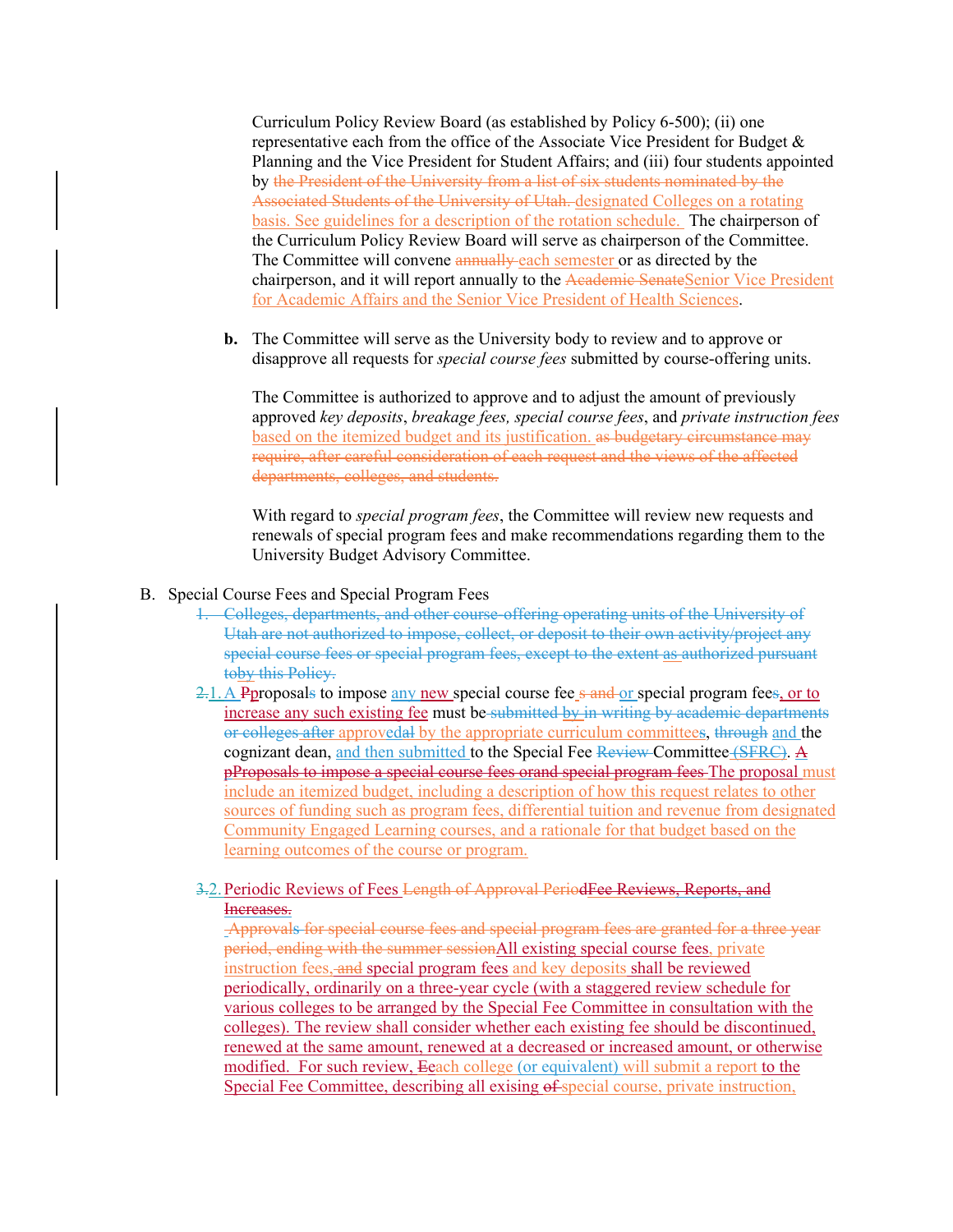andorspecial program fees or key deposits offer the course-offering units within the college every three years on a rotating basis to the SFRCSpecial Fee Committee. Each report will include a summary of all special course and special program fees assessed by units within the college. The report shall include a detailed description of the existing fees (including the amount of each fee, the number of students who have paid each fee, and the overall revenue received from such fees), -and a statement of how those fees revenues have actually been used by the unit. For each such reviewed fee, the report shall include a proposal to discontinue the fee, renew it at the existing amount, or renew it at a decreased or increased amount. <del>, and a brief narrative about which fees should be</del> removed and the need that they be continued or increased. (Any such proposal to *increase* a fee must be approved by the appropriate curriculum committee and cognizant dean prior to submission of the report to the Committee). Fee Increases

TheAfter reviewing these periodic reports, the Special Fee Committee will review these reports and make the final determination about any proposals regarding any *special course fees, private instruction fees or key deposits.* For proposals regarding *special program fees*, the Committee will make recommendations for consideration by the University Budget Advisory Committee. requests to continue or increase fees.Special course fees and special program fees may not be increased during the three year period unless there are critical and compellin g reasons for an out of sequence increase.

- 4.3.General Policy Guidelines for *Special Course Fees* 
	- a. Income from special course fees is restricted to specific course costs and may not be used to augment general categories of departmental budgets, i.e., supplies and equipment, travel, salaries or computing costs, and may not be deposited into gift activities (Fund 6000)
	- b. Special course fees may be approved for:
		- i. Consumable Instructional Materials such as the following: lab or studio supplies, breakage, photo lab materials, films, chemicals, handouts, electronic kits<del>, etc</del>.
		- ii. Use of Specialized Facilities such as the following: key deposits, darkrooms, practice rooms, special equipment, language studios and laboratorieslabs, etc.
		- iii. Instructional Materials  $&$  Services such as the following: film and tapes, special syllabi, private instruction, etc.
		- iv. Curriculum Enhancement such as the following: field trips, trail fees, leadership seminarslabs, etc.
		- v. Other Specialized Services such as :- testing and exam fees. $\frac{1}{5}$  counseling, etc.
- 4. General Policy Guidelines for *Special Program Fees*

Income from special program fees may be used for the sole purpose of offsetting the cost of providing those services specified in the approved proposal. Special program fees cannot be used for salaries for instructional personnel.

- 5. Anyll special course fees orand special program fees duly approved pursuant to this Policy must be paid directly to the University eashier Income Accounting or designated representative.
- 6. All approved special course fees and special program fees are due at the time that tuition is duepaid.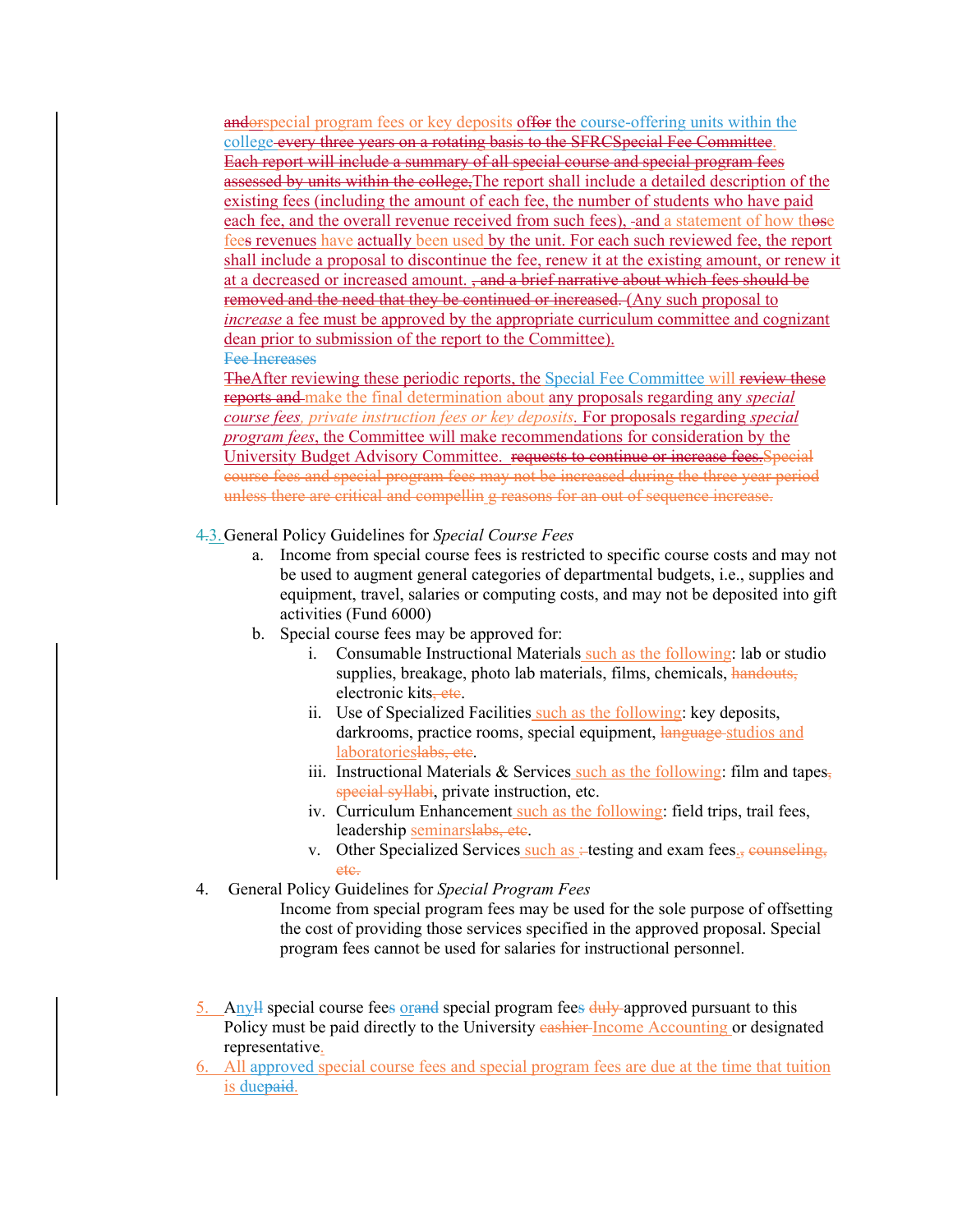of the cashier. The cashier's receipt for the payment will be accepted as evidence that the individual is eligible for the special educational service or program for which the fee was imposed.

### B.C. Private Instruction Fees

- 1. A proposal to impose or increase a private instruction fee must follow the guidelines detailed in III.B.1. above
- 2. Periodic reviews of private instruction fees will be included in the three year reports described in III.B.2. above.
- 1.3.Approved fees for private instruction must be paid to the University cashierIncome Accounting. The department will be provided budget support for private instruction based upon the revenue derived from such private instruction fees.

### C. Instructional Materials

Required materials, such as syllabi, outlines, extracts, special publications, reading materials, and other classroom instructional aids intended to be sold to students, must be distributed through the University Bookstore, or other available off-campus sources, unless special arrangements to the contrary are previously approved in writing by the cognizant vice president, with the concurrence of the Vice President for Administrative Services.

### D. Breakage Fees

- 1. A proposal to impose or increase a breakage fee must follow the guidelines detailed in III.B.1. above
- 2. Periodic reviews of breakage fees will be included in the three year reports described in III.B.2. above.
- 3. Approved fees for private instruction must be paid to the University Income Accounting.

}Approved breakage fees must be deposited with the University cashier. Appropriate breakage coupons will be issued. Refunds will be given for unused coupons upon presentation to the cashier.

### E. Key Deposits

- 5.1. Keys may be issued to individuals for access to rooms lockers within buildings after payment of an approved locker key deposit to the University Cashier., which will be credited to a general fund liability account. Issuance of keys for access to buildings and rooms is governed by the University Regulations regarding keys University Key Policy,( Policy 3-234).
- 6.2.An individual requesting a locker key is required to make a deposit for each key with the university cashier. The amount of deposit will be set by the Special Fee Review Committeethe Special Course Fee Committee. A receipt will be issued by the cashier.
- 7.3. The locker key will be issued by the department to the individual on presentation of the deposit receipt. The department will retain the receipt until such time as the individual returns the locker-key.
- 8.4. Upon surrender of the locker key, the department returns the receipt to the individual, who may present the deposit receipt to the University cashier for refund of the deposit.

### F. Fee Notification

5. 1. The appropriate operating course-offering units shall notify students in advance of any approved special course fee, special program fee, private instruction fee or key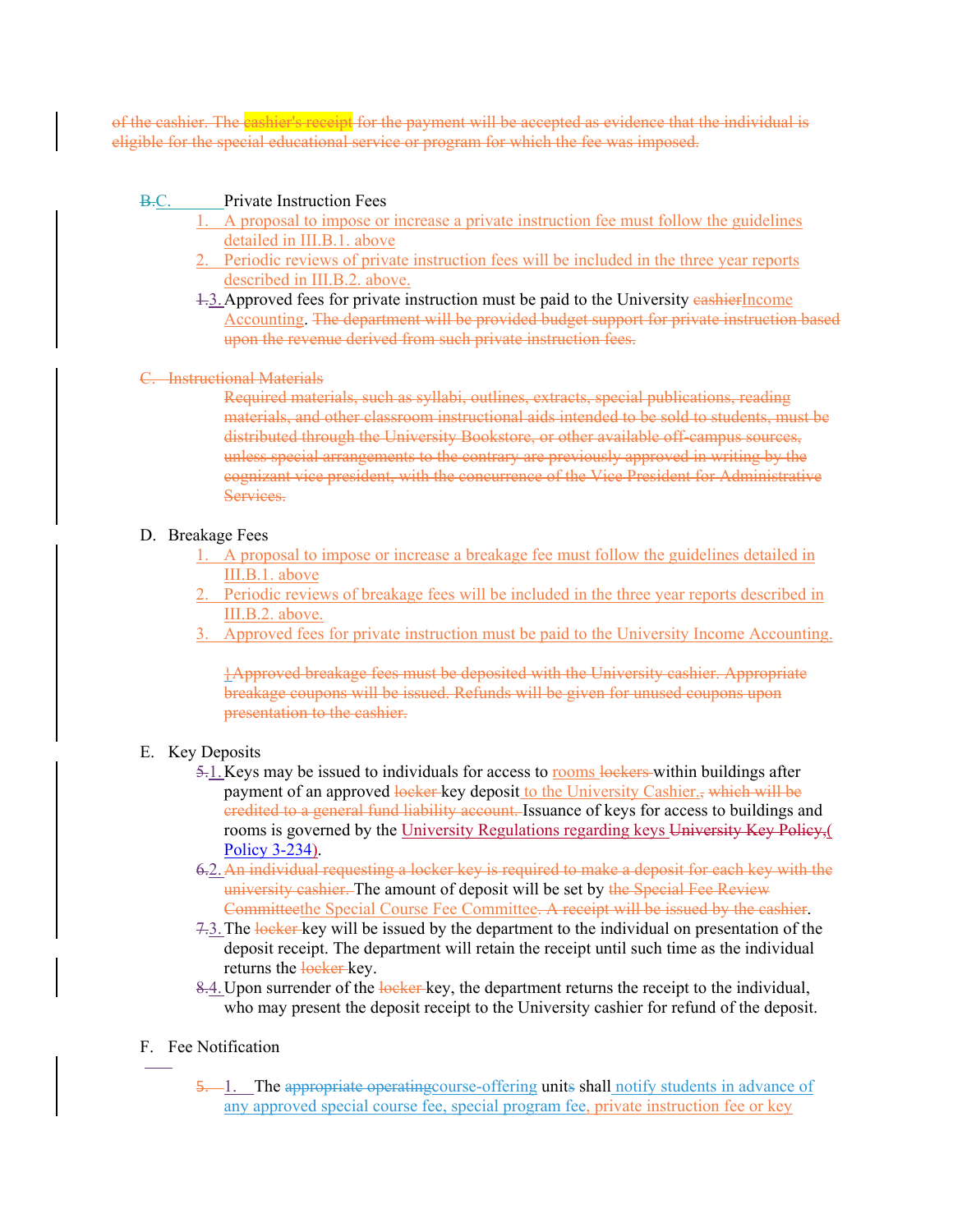deposit. Notice shall be given by including a description of the fee for deposit? approved special course or program feesin the published Class Schedule. give reasonable notice of required fees and deposits approved under this Policy prior to each academic semester or session in which the fees or deposits are required. See below.

- 2. Special course fees may not be charged to students without having been published in the Class Schedule. Special program fees, including their due dates, must be published in  $\frac{d\mathbf{H}}{d\mathbf{H}}$ materials related to that service, e.g., marketing, recruiting, application, and program materials. Such publication constitutes advance notice of the special fee requirement.
- 3. Deadlines for submitting Special Course Fee and Special Program Fees will be set by the Special Fee Committee.
- 4. Any fee approved after the course schedule has been published will not be implemented until the following semester.

### G. Exceptions

1. The University President, on recommendation of the cognizant vice president, may approve specific exceptions to this Policy.

# H. Annual Report.

5.1. A report of all special fees and deposits approved under this Policy shall be submitted annually to the Senior Vice President for Academic Affairs and the Senior Vice President for Health Sciences. University President for review.

### H. Addendum

*[Note: Parts IV-VII of this Regulation (and all other University Regulations) are Regulations Resource Information – the contents of which are not approved by the Academic Senate or Board of Trustees, and are to be updated from time to time as determined appropriate by the cognizant Policy Officer and the Institutional Policy Committee, as per Policy 1-001 and Rule 1-001.]* 

### **IV. Rules, Procedures, Guidelines, Forms, and other related resources.**

 $\mathcal{L} = \{ \mathcal{L} \mid \mathcal{L} = \mathcal{L} \}$ 

- **A. Rules** *[reserved]*
- **B. Procedures** *[reserved]*
- **C. Guidelines** *[reserved]*
- **D. Forms** [reserved]
- **E. Other related resource materials.** *[reserved]*

### **V. References:**

Policy 3‐234, Key Policy

### **VI. Contacts:**

The designated contact officials for this Policy are: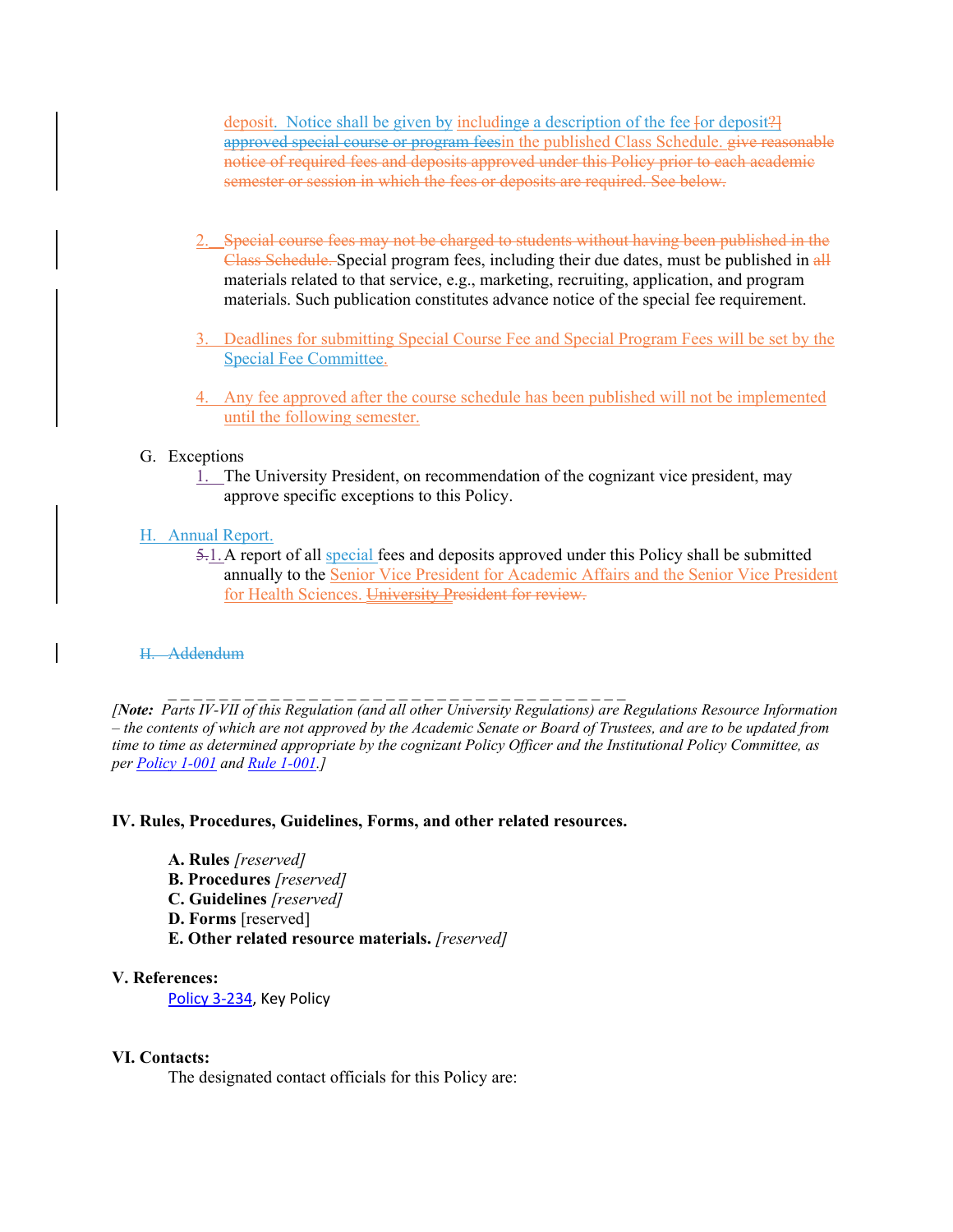**A. Policy** *Owner* **(primary contact person for questions and advice): Associate Vice President for Undergraduate Studies.** 

### **B. Policy** *Officer***: The Sr. Vice President for Academic Affairs and the Sr. Vice President for Health Sciences.**

These officials are designated by the University President or delegee, with assistance of the Institutional Policy Committee, to have the following roles and authority, as provided in University Rule 1- 001:

"A "Policy Officer" will be assigned by the President for each University Policy, and will typically be someone at the executive level of the University (i.e., the President and his/her Cabinet Officers). The assigned Policy Officer is authorized to allow exceptions to the Policy in appropriate cases.… "

"The Policy Officer will identify an "Owner" for each Policy. *The Policy Owner is an expert on the Policy topic who may respond to questions about, and provide interpretation of the Policy;* and will typically be someone reporting to an executive level position (as defined above), but may be any other person to whom the President or a Vice President has delegated such authority for a specified area of University operations. *The Owner has primary responsibility for maintaining the relevant portions of the Regulations Library*... .[and] bears the responsibility for determining which reference materials are helpful in understanding the meaning and requirements of particular Policies… ." University Rule 1-001-III-B & E

### **VII. History:**

**Renumbering:** Renumbered as Policy 6-406 effective 9/15/2008, formerly known as PPM 3-8.

#### **Revision History:**

**A. Current version**-- University Policy 7-406, Revision 87. Approved by the Academic Senate: [*pending* ]. Approved by the Board of Trustees: [*pending*] , with the designated effective date of [ *???* ].

Editorial revisions to current version: [*none*]

Legislative History of Revision 78. *{embed hyperlink}* 

#### **B. Earlier versions.**

Policy 6-406 Revision 7. Effective dates October 10, 2017 to ????.

Legislative History for Revision 7.

Policy 6-406604 Revision 6. *{ hyperlink}* Effective dates: October 11, 2005 to October 10,

2017.

Policy 6-406 Revision 5. Effective dates August 13, 2001 to October 11, 2005.

Policy 6-406 Revision 4 Effective dates September 11, 2000 to August 13, 2001.

Policy 6-406 Revision 3. Effective dates: November 10, 1997 to September 11, 2000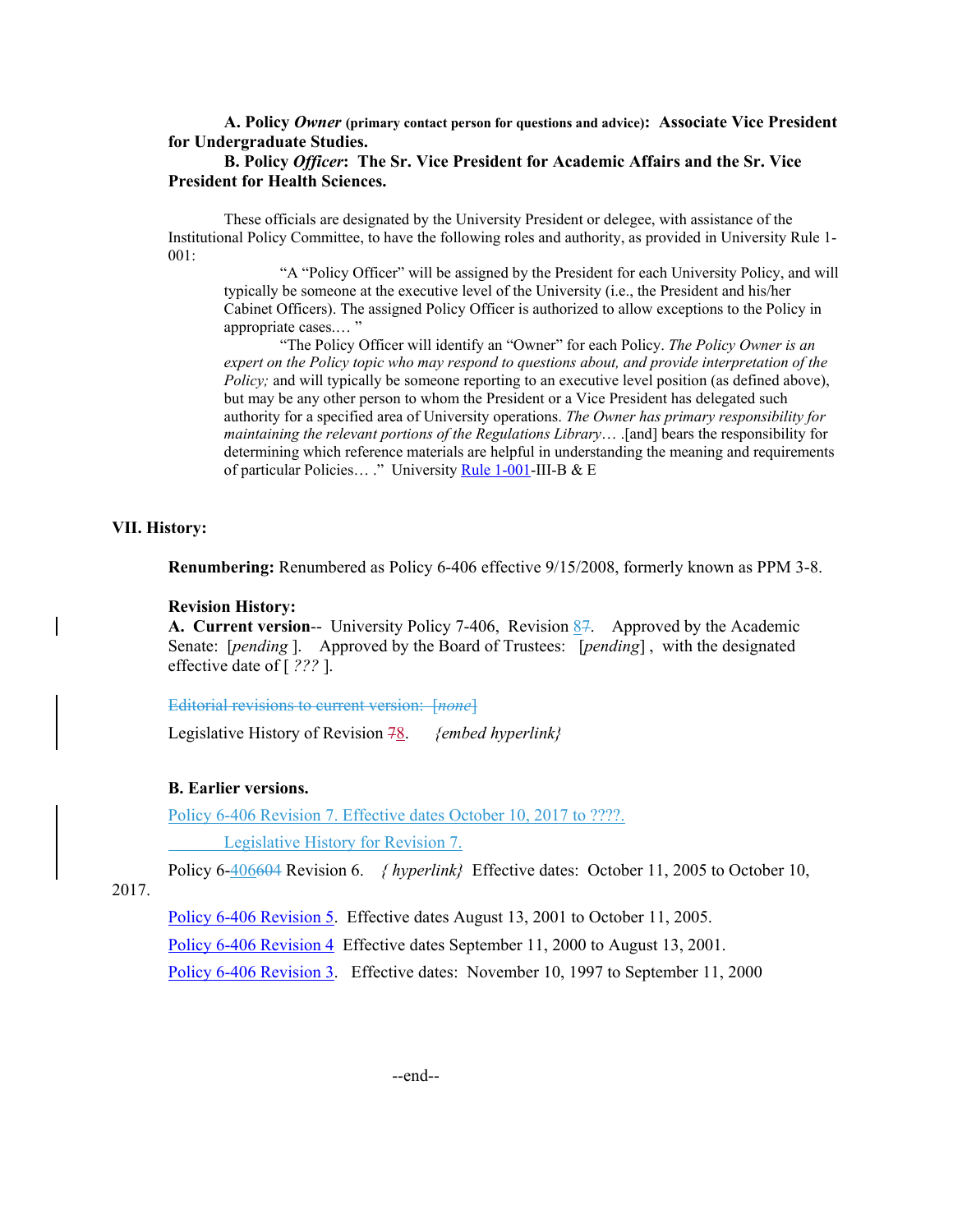

# **Audit of Special Student Fees**

**July 26, 2017**

**Special student fees are course or program-related fees that are assessed in addition to regular tuition and fees. They include fees that are imposed to offset unfunded costs of individual courses or specialized programs, laboratory materials, and fees to compensate instructors for individualized private instruction. University Policy 6-406 requires approval of these fees by a central committee and establishes procedures for collecting and handling the funds. For the 2016-17 academic year, there were approximately 1,500 separate fees and the related revenues totaled approximately \$7.2 million.** 

**The primary objectives of this audit were to evaluate compliance with University Policy 6-406 and assess accountability for the funds.** 

**We found significant compliance issues and weaknesses in managing these fees. We have made five recommendations for improvement.**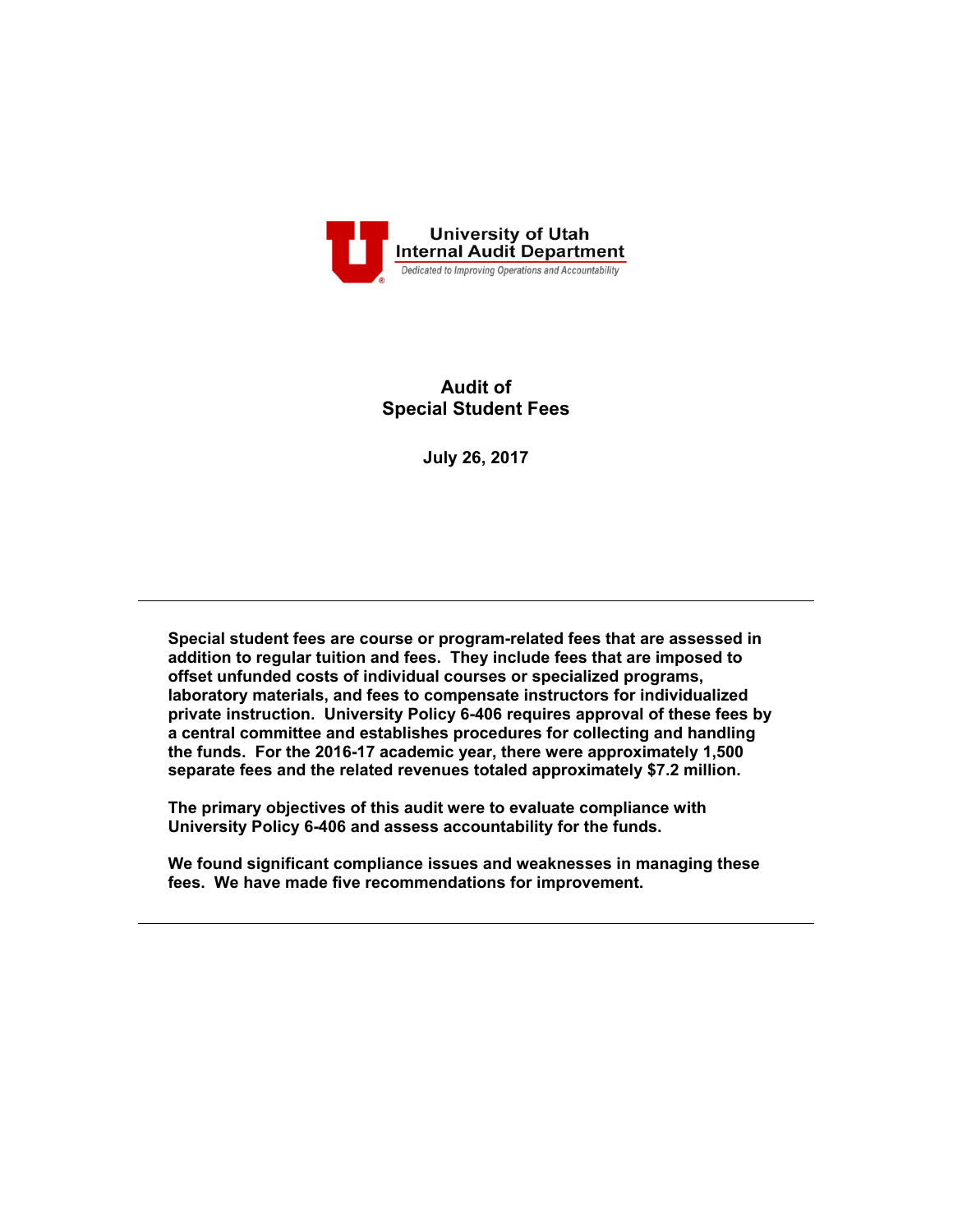

July 26, 2017

President David W. Pershing University of Utah 201 South Presidents Circle, Room 203 Salt Lake City, Utah 84112-9008

Dear President Pershing:

Please find enclosed the report of our audit of Special Student Fees. An executive summary can be found immediately following the table of contents.

This audit was conducted by Michael G. Goodrich. We have appreciated the cooperation and assistance of Income Accounting management, the Special Fee Review Committee chair, and their staffs.

As is customary, we plan to conduct a follow-up review in approximately six months to determine what actions are taken in response to the audit recommendations. This audit will remain open until completion of the follow-up review, at which time we will provide another report.

Sincerely,

Michael G. Goodrich Internal Auditor

Frederick M. Ericksen Audit Manager

Randy B. Van Dyke Assistant Vice President for Auditing and Risk Services

**Internal Audit Department**  201 So. Presidents Circle, Room 407 Salt Lake City, Utah 84112-9021 Phone: (801) 581-5997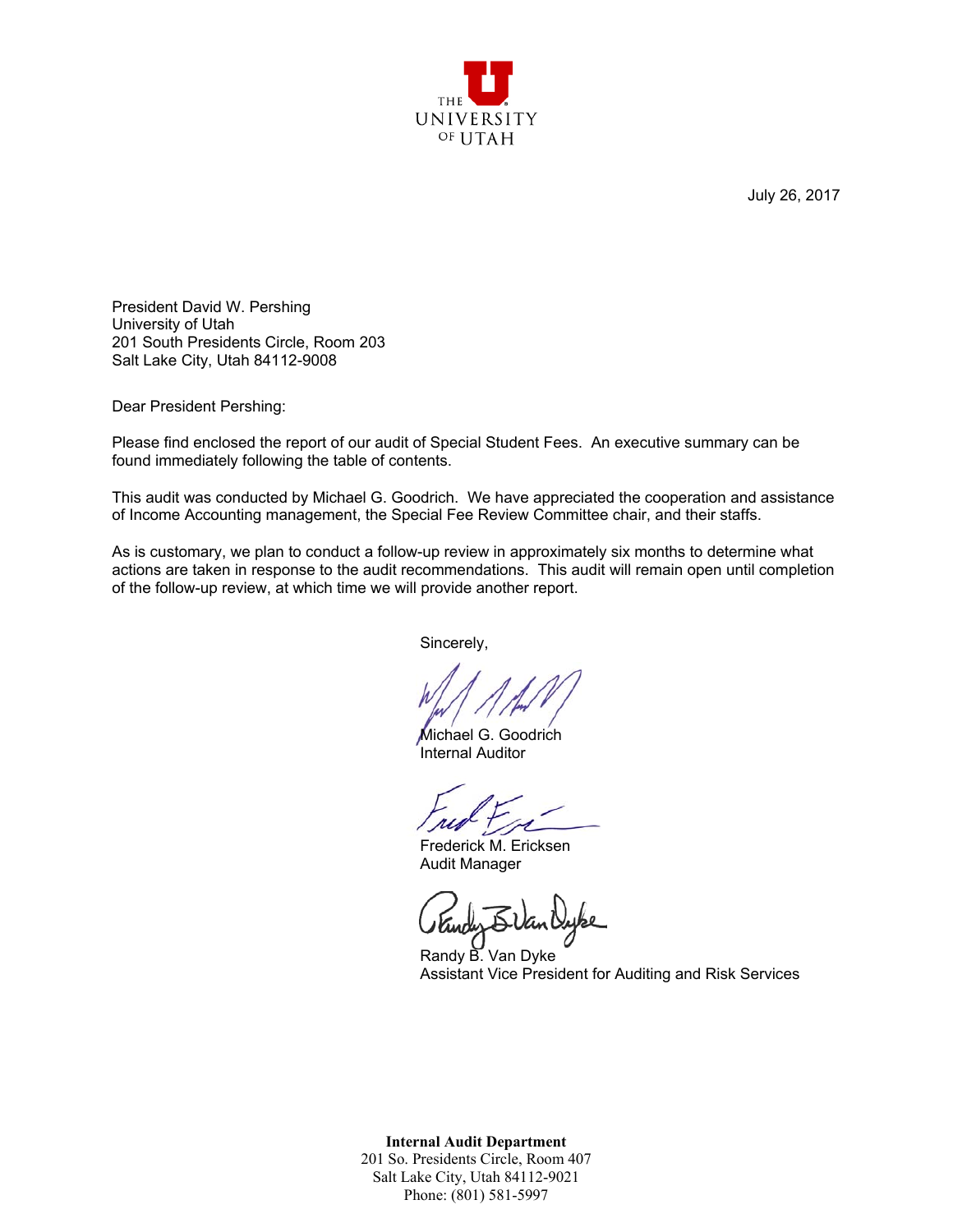### **Audit of Special Student Fees Contents**

| Letter to President David W. Pershing                          | Ť               |
|----------------------------------------------------------------|-----------------|
| <b>Executive Summary</b>                                       | 1               |
| <b>Background</b>                                              | 2               |
| <b>Audit Scope and Objectives</b>                              | 4               |
| <b>Recommendations and Responses</b>                           |                 |
| Policy Changes Should Be Considered                            | 5               |
| Special Fee Review Committee Should Comply With Current Policy | 6               |
| Expired or Improperly Approved Fees Should Not Be Collected    | $\overline{7}$  |
| Special Fees Should Be Accurately Recorded and Classified      | 8               |
| Special Fees Should Be Collected by the University Cashier     | 9               |
| <b>Response by Senior Vice President for Academic Affairs</b>  | 11              |
| <b>Distribution List</b>                                       | 12 <sup>2</sup> |

# Page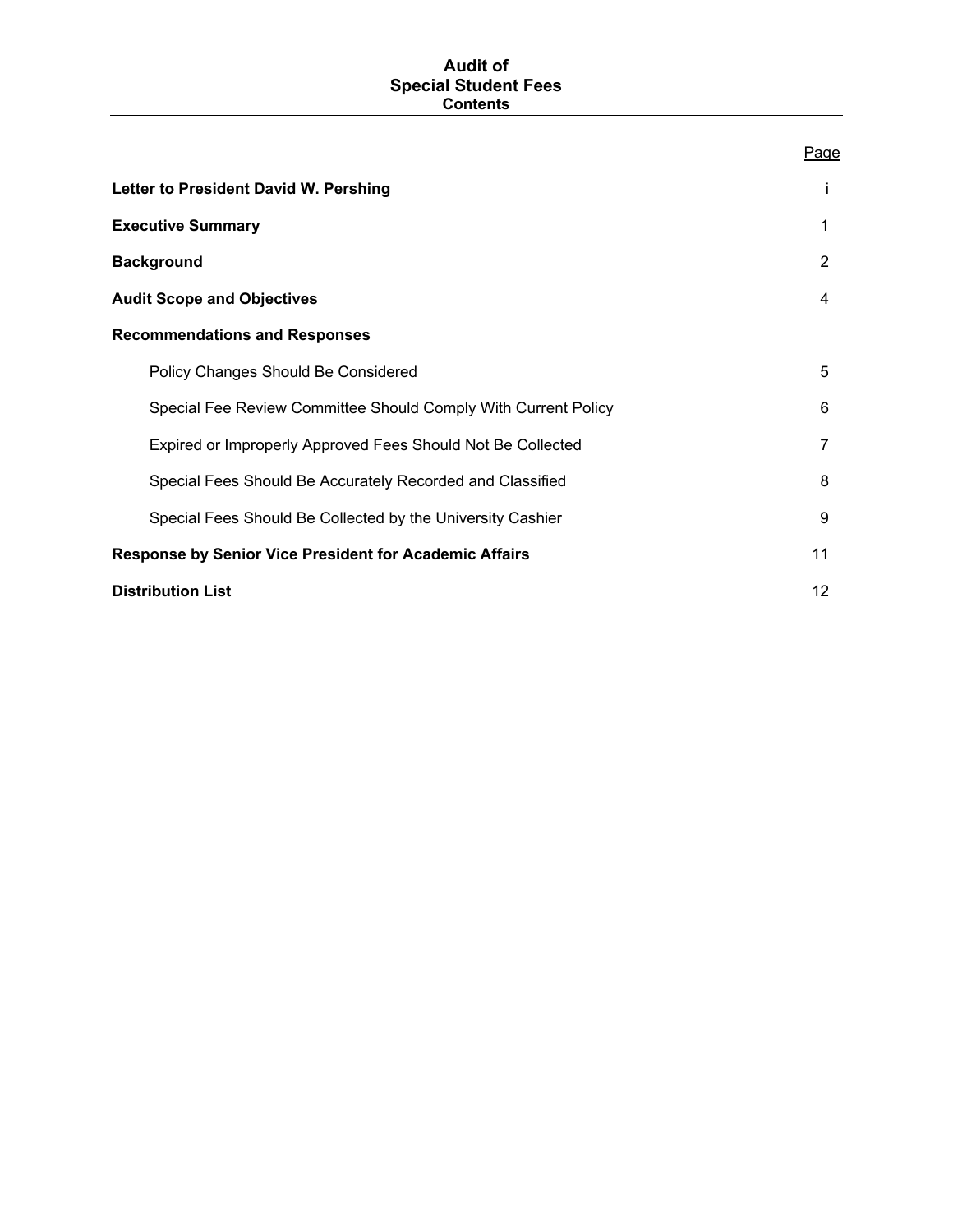# **Executive Summary**

Special student fees are course or program-related fees that are assessed in addition to regular tuition and fees. They include fees that are imposed to offset unfunded costs of individual courses or specialized programs, laboratory materials, and fees to compensate instructors for individualized private instruction. University Policy 6-406 requires approval of these fees by a central committee and establishes procedures for collecting and handling the funds. For the 2016-17 academic year, there were approximately 1,500 separate fees and the related revenues totaled approximately \$7.2 million.

The primary objectives of this audit were to evaluate compliance with University Policy 6-406 and assess accountability for the funds.

We found significant compliance issues and weaknesses in managing special fees. We have made five recommendations for improvement.



**OZ** High Risk (recommend immediate attention) Moderate Risk (recommend attention within the next six months) Low Risk

- Policy changes should be considered.
- The Special Review Committee should comply with current policy.  $\bullet$
- Expired or improperly approved fees should not be collected.  $\bullet$
- $\bullet$ Special fees should be accurately recorded and classified.
- **O** Special fees should be collected by the University cashier.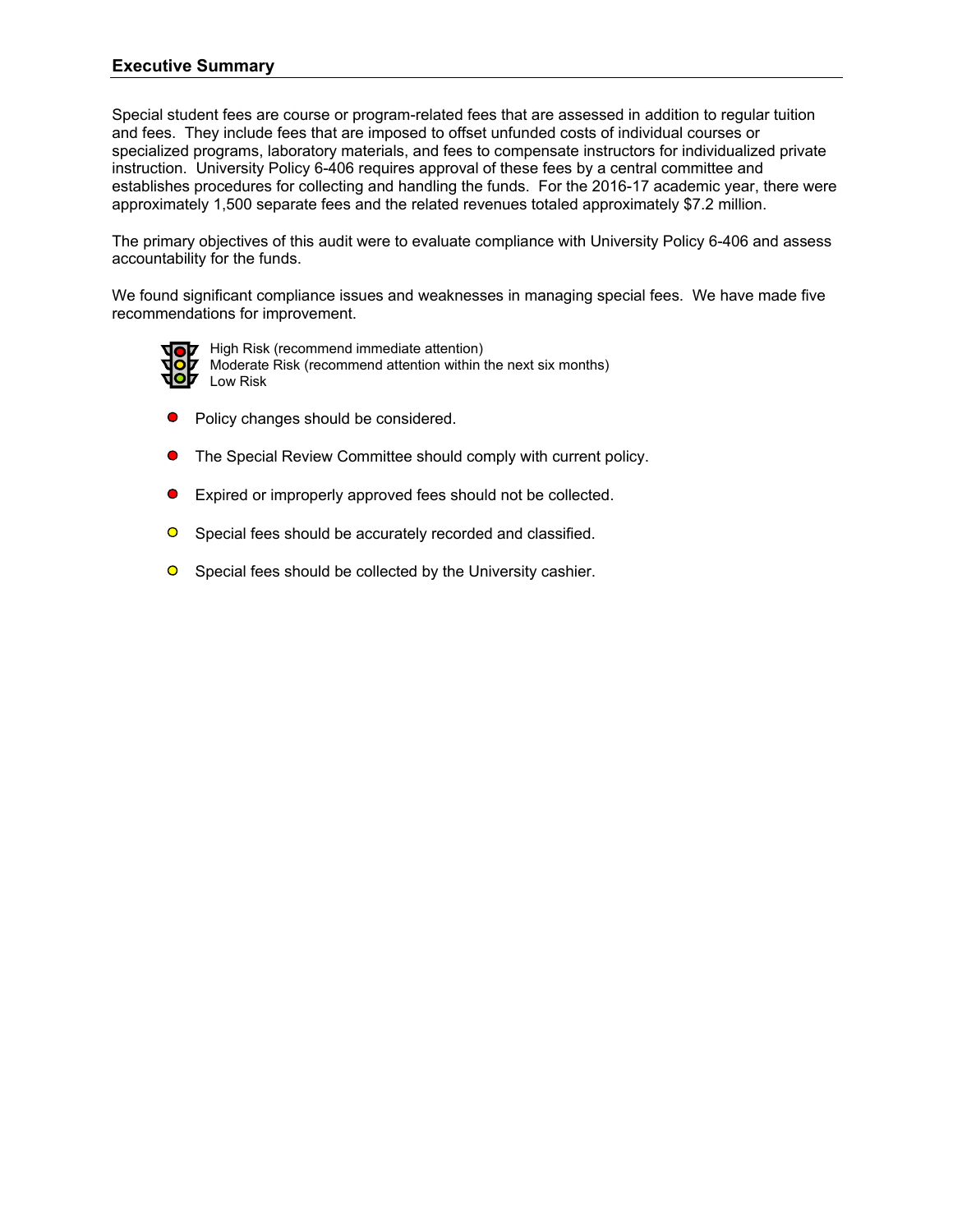## **Background**

The cost of attending the University of Utah goes beyond simple tuition. In addition to tuition, there are various Mandatory Fees (such as Computing, Library, Student Life Center, etc.), and various Special Student Fees (Special Course Fees and/or Special Program Fees). This audit is of the Special Student Fees, not of tuition or other mandatory fees.

University Policy 6-406

- Establishes the Special Fee Review Committee. The Special Fee Review Committee consists of the University Curriculum Policy Review Board (chairpersons of various college curriculum committees, the Dean of the Graduate School, the University Registrar, and The Associate Vice President for Academic Affairs and Undergraduate Studies (or designee) as the chair) and one representative from the office of the Associate Vice President for Budget & Planning, one representative from the office of the Vice President for Student Affairs, and four students as appointed by the President of the University (from a pool of six students nominated by ASUU).
- Instructs the committee to on their specific responsibilities and reporting requirements.
- States that Special Course Fee and Special Program Fees are not to be collected by colleges or departments, and are to be paid directly to the University Cashier
- States that Special Course Fees may be approved for consumable instructional materials, use of specialized Facilities, instructional materials & services, curriculum enhancement, and other specialized services. It states that fees are granted for a three year period, ending with the summer session.
- Identifies that approved Special Course Fees are restricted to specific course costs, may not be used to augment general categories of departmental budgets, and may not be deposited into gift activities (Fund 6000)
- Stipulates that Special Course Fees may not be charged to students without having been published in the Class Schedule

Agenda items for the Special Fee Review Committee are contained normally within the business of the University Curriculum Policy Review Board, and not as its own entity. Dr. Edward Barbanell is the chair of both committees. The University Curriculum Policy Review Board typically meets twice a year.

Fees approved by the Special Fee Review Committee are entered into the University financial system by the Office of Curriculum Administration, attaching the fee to specific courses. Income Accounting (the University Cashier), imposes and collects Special Course Fees as students register for classes.

For the 2016-17 academic year, special student fees totaled \$7,209,463. A breakdown by department is as follows: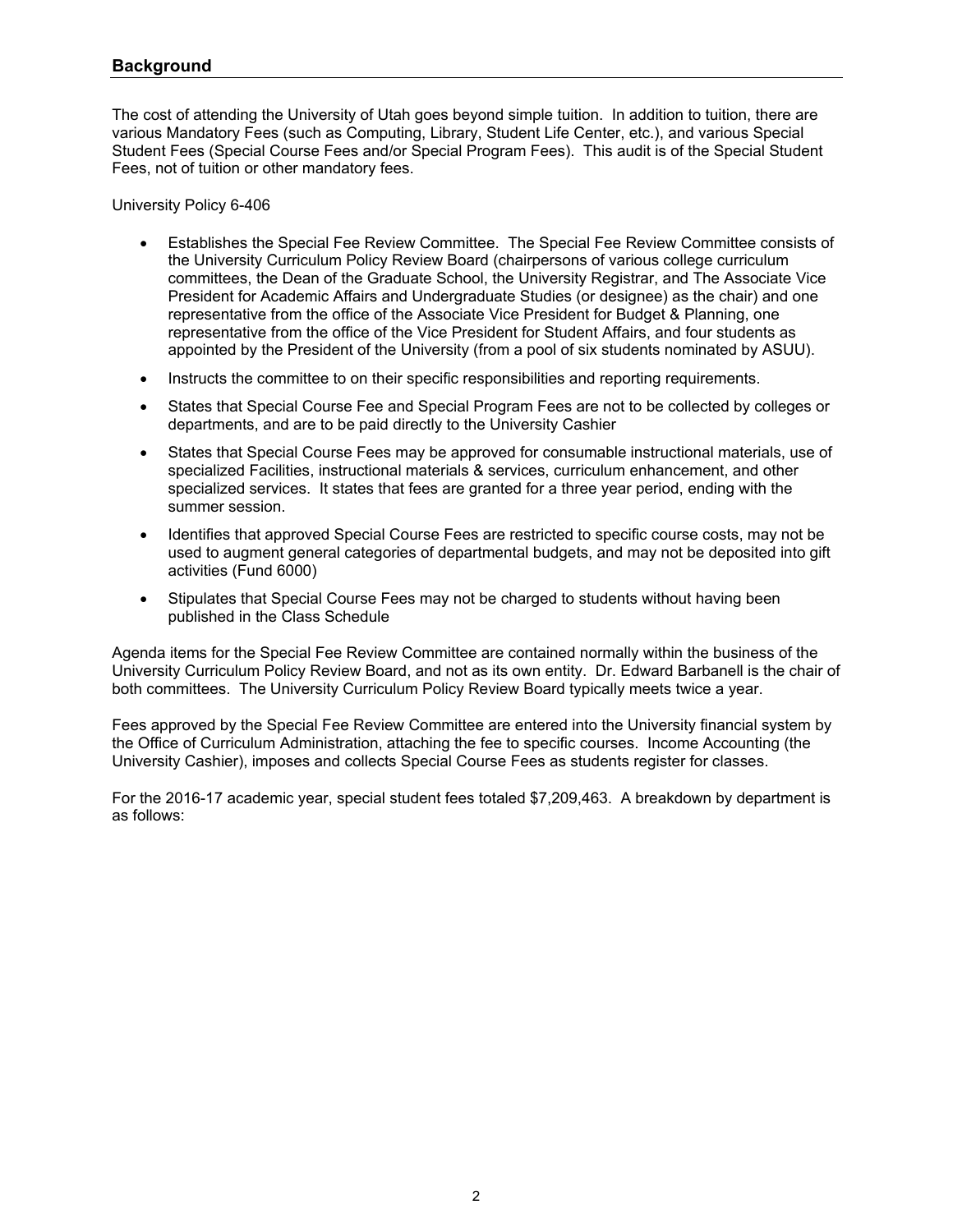# **Background**

| <b>Department</b>                          | <b>Summer</b><br>2016 | <b>Fall 2016</b> | Spring 2017 | <b>Total</b> |
|--------------------------------------------|-----------------------|------------------|-------------|--------------|
| Chemistry                                  | \$62,422              | \$208,315        | \$202,735   | \$473,472    |
| Music                                      | 5,460                 | 207,665          | 208,555     | 421,680      |
| Management                                 | 2,100                 | 14,085           | 269,075     | 285,260      |
| <b>Business</b>                            | 18,200                | 137,425          | 124,400     | 280,025      |
| Accounting                                 | 28,243                | 122,383          | 124,464     | 275,090      |
| <b>Mechanical Engineering</b>              | 950                   | 141,397          | 120,881     | 263,228      |
| Psychology                                 | 44,100                | 105,180          | 113,005     | 262,285      |
| Theatre                                    | 5,934                 | 117,834          | 123,398     | 247,165      |
| Biology                                    | 33,030                | 113,115          | 99,650      | 245,795      |
| Film And Media Arts                        | 24,670                | 114,695          | 101,730     | 241,095      |
| Mathematics                                | 38,594                | 90,868           | 86,340      | 215,802      |
| Economics                                  | 20,920                | 79,655           | 96,105      | 196,680      |
| Sociology                                  | 39,780                | 80,530           | 62,630      | 182,940      |
| Art                                        | 26,315                | 70,904           | 66,108      | 163,327      |
| Nursing                                    | 56,020                | 52,310           | 49,180      | 157,510      |
| <b>Family And Consumer Studies</b>         | 31,345                | 55,960           | 57,805      | 145,110      |
| Bioengineering                             |                       | 70,840           | 69,770      | 140,610      |
| Nutrition                                  | 24,979                | 61,202           | 41,527      | 127,708      |
| <b>Exercise Sport Science Fitness</b>      | 9,848                 | 52,073           | 59,158      | 121,078      |
| Architecture                               | 2,905                 | 28,506           | 89,140      | 120,551      |
| <b>Information Systems</b>                 | 9,900                 | 53,640           | 50,760      | 114,300      |
| Hinckley Institute                         | 39,600                | 26,100           | 38,700      | 104,400      |
| <b>Physical Therapy</b>                    | 62,960                | 16,765           | 24,030      | 103,755      |
| Communication                              | 33,420                | 32,840           | 35,370      | 101,630      |
| Geology And Geophysics                     | 29,510                | 32,039           | 35,480      | 97,029       |
| Parks, Recreation And Tourism              | 17,500                | 38,199           | 39,718      | 95,417       |
| Geography                                  | 14,820                | 36,950           | 38,459      | 90,229       |
| Social Work                                | 14,200                | 35,288           | 38,445      | 87,933       |
| Occupational Therapy                       | 4,800                 | 56,310           | 24,860      | 85,970       |
| <b>Electrical And Computer Engineering</b> | 900                   | 37,526           | 43,353      | 81,779       |
| Athletic Training And Sports Medicine      |                       | 24,470           | 57,089      | 81,559       |
| <b>Ballet</b>                              |                       | 42,527           | 34,751      | 77,278       |
| Anthropology                               | 32,753                | 20,820           | 22,515      | 76,088       |
| <b>Political Science</b>                   | 16,560                | 28,730           | 29,830      | 75,120       |
| All other Departments                      | 209,353               | 569,816          | 591,398     | 1,370,566    |
| <b>TOTAL</b>                               | \$962,090             | \$2,976,960      | \$3,270,413 | \$7,209,463  |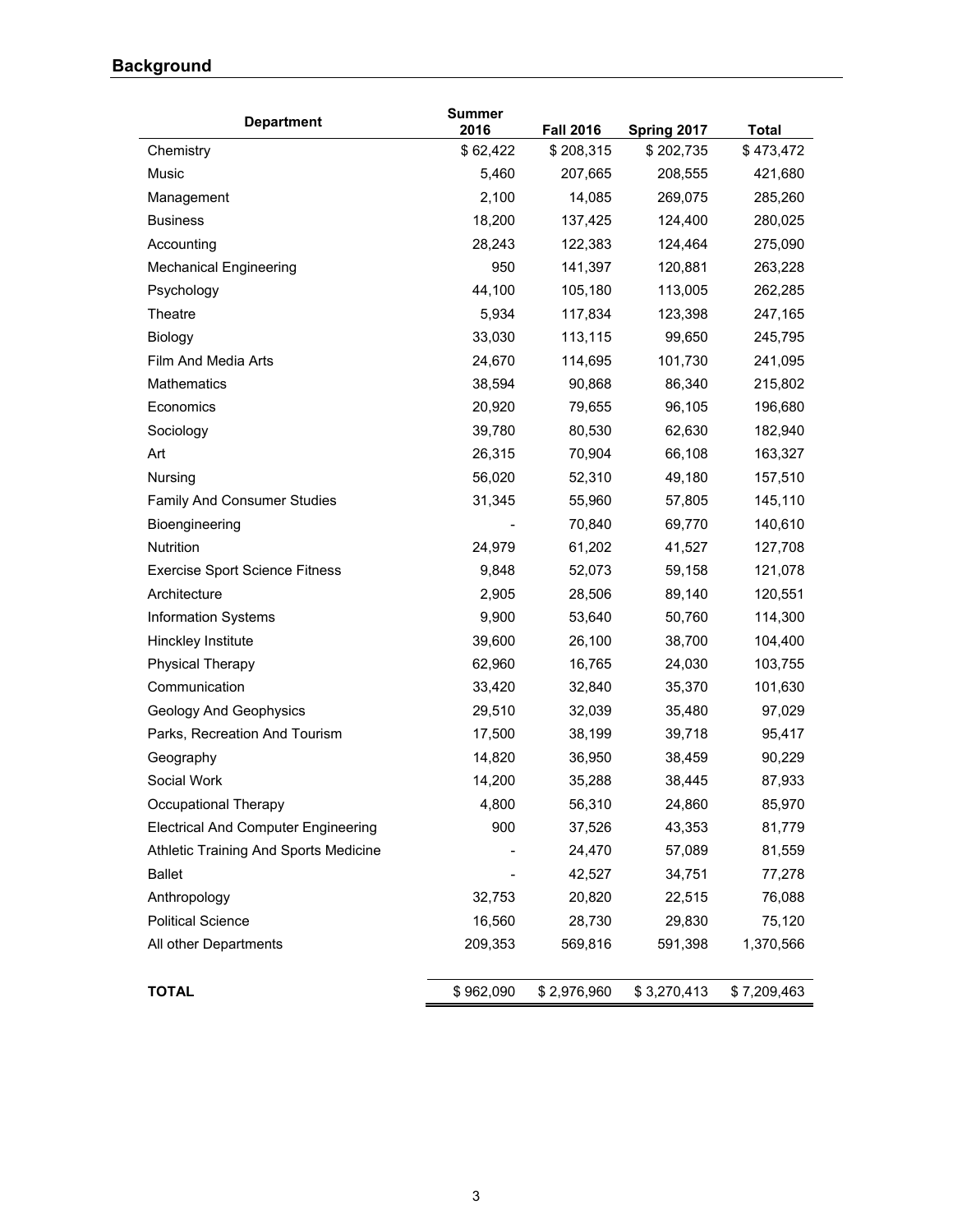# **Audit Scope**

The audit scope included fees defined in University Policy 6-406, which are:

- **Key Deposits**. "A deposit made by a student to whom a key is issued under the Key Policy (Policy 3-234), subject to refund upon return of the key by the student."
- **Breakage Fees**. "Amounts deposited by students enrolled in laboratory or other courses that employ specialized equipment to create a reserve from which damaged or lost equipment may be repaired or repurchased."
- **Special Course Fees**. "Fees or charges that are imposed to offset unfunded costs associated with individual courses offered either on or off campus, including: use of nontraditional instructional systems; access to and use of technical instruments; and/or use of consumable laboratory or other instructional materials. (See Paragraph V, Addendum, for guidelines about how such fees can and cannot be used.)"
- **Special Program Fees**. "Fees or charges that are imposed to offset unfunded costs for extraordinary services associated with specialized educational programs. (See Paragraph V, Addendum, for guidelines about how such fees can and cannot be used.)"
- **Private Instruction Fees**. "Fees collected from students and used to compensate instructors for individualized private instruction necessary to the development of personal performance skills or artistic competencies of such students."

# **Audit Objectives**

The primary objectives of this audit were to evaluate compliance with University Policy 6-406 and assess accountability for the funds. This included:

- Identifying all special student fees and analyzing related revenues.
- Evaluating the methodology for collecting and recording the fees. This included determining if the fees were recorded in correct activity and account numbers.
- Reviewing the functioning of the Special Fee Review Committee.
- Examining in detail a 10% sample of fees assessed in spring quarter 2017. This included determining if expired fees were assessed.
- Investigating fees that have been collected directly by colleges and departments.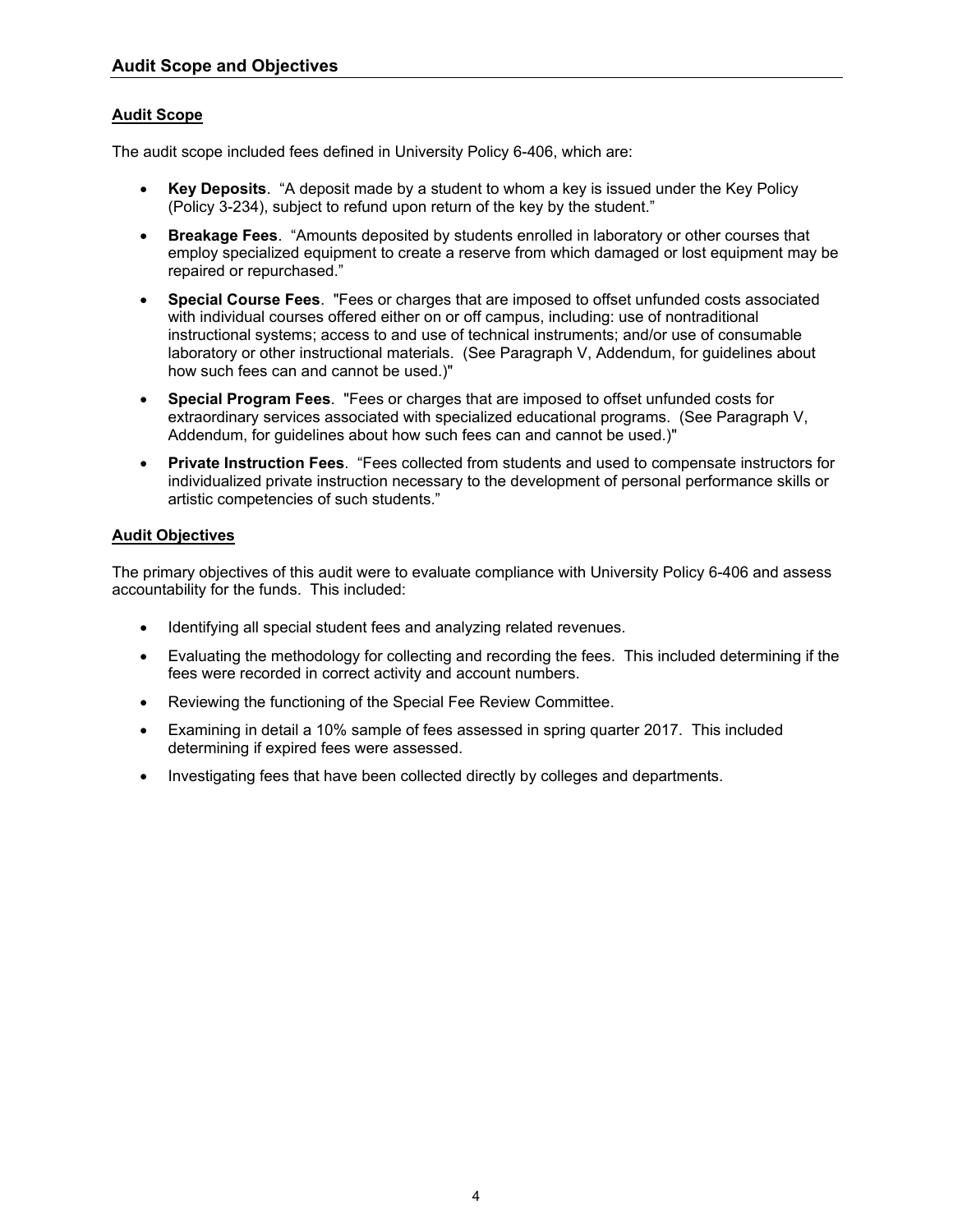### **Policy Changes Should Be Considered**

### **Discussion:**

Policy 6-406 has been in place without significant change since 1997. As described in more detail later in this report, current practices for approving and handling special student fees don't conform to the policy. Major issues include:

• Oversight and Transparency

The policy requires annual reports from the Special Fee Review Committee to the Academic Senate and the President. No reports have been made for many years.

Committee Composition

The policy establishes membership of the Special Fee Review Committee as a) members of University Curriculum Policy Review Board, b) one representative each from the office of the Associate Vice President for Budget & Planning and the Vice President for Student Affairs, and c) four students appointed by the President from a pool of six students nominated by ASUU. The student representation requirement has not been met.

• Fee Expiration

The policy indicates that special fees are valid for three years. In practice, however, expiration dates are not tracked and fees continue to be assessed indefinitely. There is no 'master list' of all currently-authorized fees.

Fees Imposed and Collected by Colleges and Departments

Colleges, departments, and other operating units of the University of Utah are not authorized to impose, collect, or deposit to their own activity/project any special course fees or special program fees that have not been approved by the Special Fee Review Committee. The policy requires all fees to be paid directly to the University cashier. We noted instances where colleges and departments have independently imposed and collected special fees.

Concise Definitions of Fees Should Be In Policy

With the large number of fees collected and the many names given to them, policy should include clear and concise definitions of each fee prescribed by this policy. This includes course and class fees and deposits.

### **Recommendation:**

We recommend that policy changes be considered to clarify roles and responsibilities and provide for full compliance.

### **Response by Senior Associate Vice President for Academic Affairs:**

*The Assistant Vice President of Undergraduate Studies will step into the role of both the Chair of the Special Fee Review Committee and the University Curriculum Policy Review Board.* 

*The first order of business will be to begin the process of a broad review and revision of University Policy 6-406 which was written in 1997 and is in serious need of updating. During the past ten years, the number of course fee requests has significantly increased and we are in the process of implementing new technologies, which will greatly facilitate tracking in the future. Members of the committee will clarify the definitions of different types of fees and the catalog year for course fees.*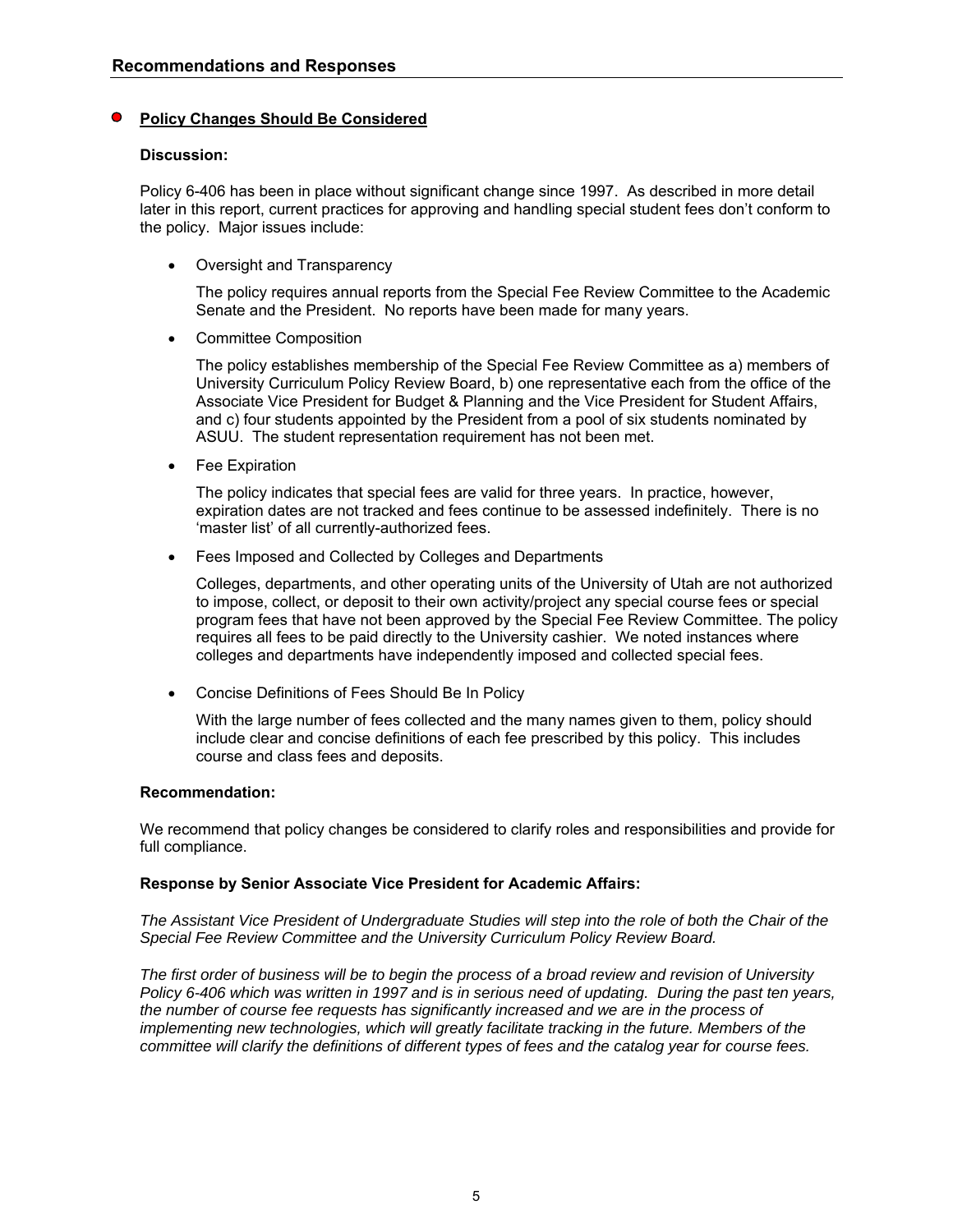*As the new chair of these bodies, he/she will have the opportunity to review the responsibilities of the two groups and their reporting responsibilities with the group. He/she will reiterate during his/her instructions to the group, that Special Course Fees and Special Program Fees are not to be collected by colleges or departments, and are to be paid directly to the University cashier. He/she will take responsibility of making an annual report of the activities of the Special Course Fee Committee after the completion of the academic year. He/she will lead the process of strengthening the language in the wording of the section in Policy 6-406 "Fees Imposed and Collected by Colleges and Departments" that fees must be paid directly to the university cashier and not collected by the colleges. The chair of the committee will continue to work with ASUU to recruit and engage the requisite number of student representatives.* 

*A special sub-committee of the Special Fee Committee will be in place by September 1, 2017 and will meet over fall semester to revise the policy which will be submitted to the Executive Committee of the Senate and the full Senate for approval during Spring semester 2018.* 

*Responsible Person: Ann L. Darling Completion Date: December 31, 2017 (end of Fall semester)* 

### **Special Fee Review Committee Should Comply With Current Policy**

### **Discussion:**

The Special Fee Review Committee doesn't comply with Policy 6-406 in several respects:

- Required reports to the Academic Senate and President have not been made.
- Expiration requirements haven't been applied and no process for doing so has been developed.
- The committee has chosen to focus on special program fees to the exclusion of special course fees, key deposits, breakage fees, and private instruction fees. The chair stated that some committee members prefer not to address fees other than program fees.
- Student representation requirements haven't been met. No one has taken the initiative to ensure that ASUU nominates six potential committee members and ensure that the nominees are submitted to the President. We understand that there was only one student on the committee last year, and that person volunteered and served without a formal appointment by the President.

### **Recommendation:**

Until any changes are made to Policy 6-406, we recommend that the Special Fee Review Committee comply with the current policy.

### **Response by Senior Associate Vice President for Academic Affairs:**

*The chair of the committee/assistant vice president of Undergraduate Studies with the Director of Curriculum Management will produce a report each year to be submitted to the academic senate and the president.* 

*A special sub-committee of the Special Fees Committee will review all course fee proposals and renewals. The Special Fee Committee in its revision of the policy will create definitions that will be key to this process during the academic year 2017-18. This committee will be in-place by the first of Fall semester 2017 and will be led by the Assistant Vice President for Undergraduate Studies.*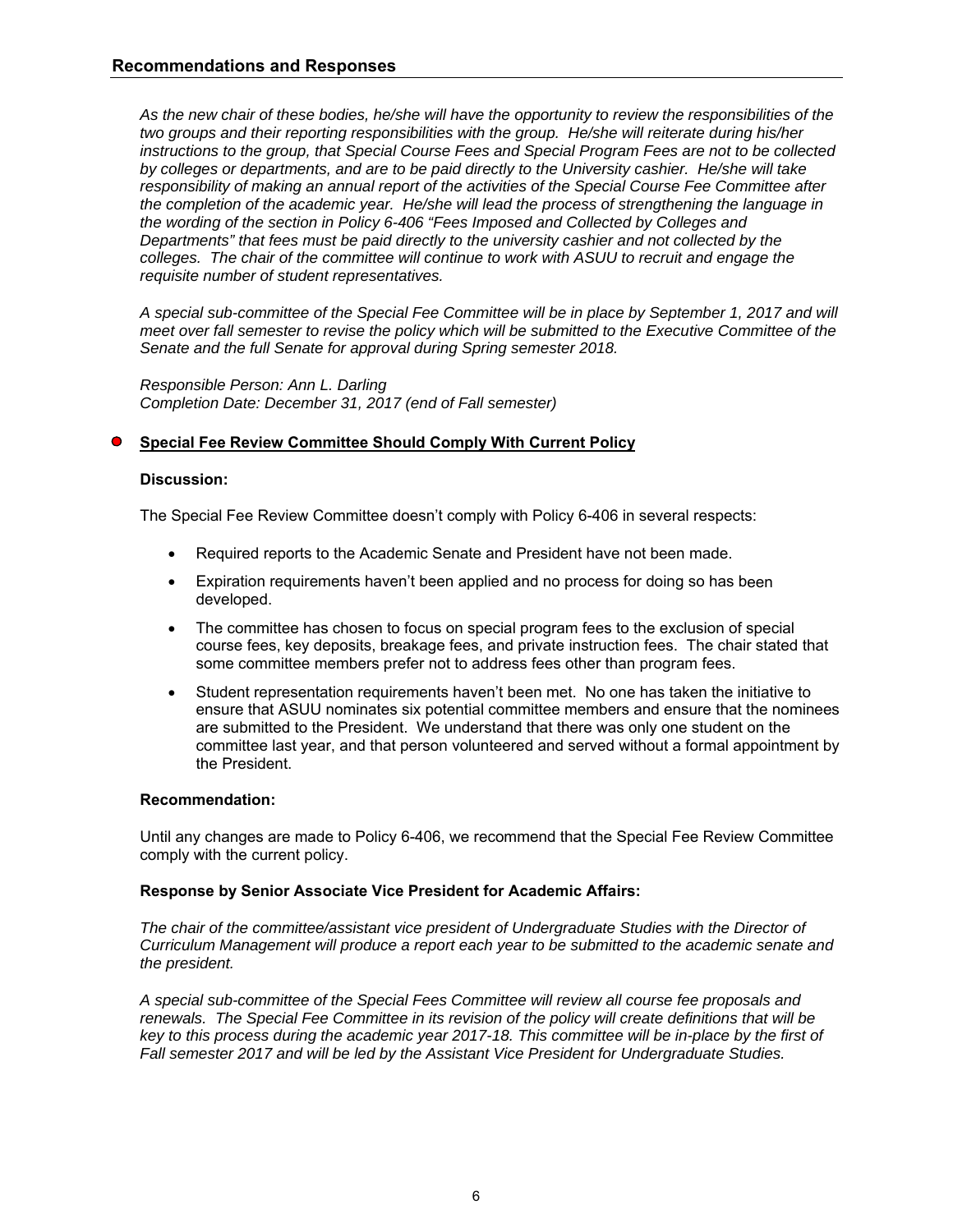*The Director of Curriculum Management will take responsibility for the tracking of Special Course Fees. The collection of course fees will transition from an initially manual process to our new electronic system (Kuali Curriculum Management) that will allow a more accurate list of all university courses fees and the committee approval dates to be generated for the annual report. This will also help us to create a list of course fees ready for expiration each year. A process will be developed, in conjunction with the Special Fee Review Committee, to review new and expired course fees. The Director of Curriculum Management will also work with Income Accounting to ensure these processes and policies are implemented, tracked and consistent.* 

*The Chair of the Committee/Assistant Vice President of Undergraduate Studies will work with ASUU to recruit and engage the requisite number of students for the Special Course Fee Committee.* 

*The first annual report will be submitted by the end of the 2017-18 academic year and will be drafted by the Assistant Vice President for Undergraduate Studies and the Director of Curriculum Management. The Assistant Vice President for Undergraduate Studies will work with ASUU before the first meeting of the Special Fee Committee during Fall semester to recruit the requisite four student members as per policy.* 

*The Director of Curriculum Management will develop and implement a process to track course fees and schedule both approvals and re-approvals. This process will be in place by the end of Fall 2017.* 

*Responsible Persons: Ann L. Darling, Lyndi A. Duff Completion Date: December 31, 2017 (end of Fall semester)* 

### **Expired or Improperly Approved Fees Should Not Be Collected**

### **Discussion:**

Policy 6-406 requires that requests for special course or program fees be submitted to the Special Fee Review Committee through the cognizant dean. It also indicates that "approval for special course fees and special program fees are granted for a three year period, ending with the summer session."

From a listing of 1,463 "active" special student fees, we examined all available documentation for a sample of 141 fees. There were problems in almost every case (137 of 141), as follows:

- 91 fees lacked full committee approval. Available documentation suggests they were approved by the committee chair without being considered by the full committee. Also, approval by the cognizant dean was missing from one. Revenue from these 91 fees for spring 2017 amounted to approximately \$1,090,000.
- 46 fees were expired (past the three year period). Revenue from those 46 fees for the Spring 2017 semester totaled approximately \$531,000.

We also noted that some fees were deposited into a chartfield other than the chartfield indicated on the application form. Without explanatory documentation, this may indicate a change in the purpose of the fee (effectively creating a new fee without approval).

### **Recommendation:**

We recommend that:

- Each fee be approved by the committee every three years. Expired fees that have not been renewed should not be assessed. It may be useful to develop a separate application form for renewals. We believe the cognizant dean should approve renewal applications also.
- The committee chair should not approve fees on behalf of the full committee.
- Documentation of committee approvals, including effective dates, should be kept.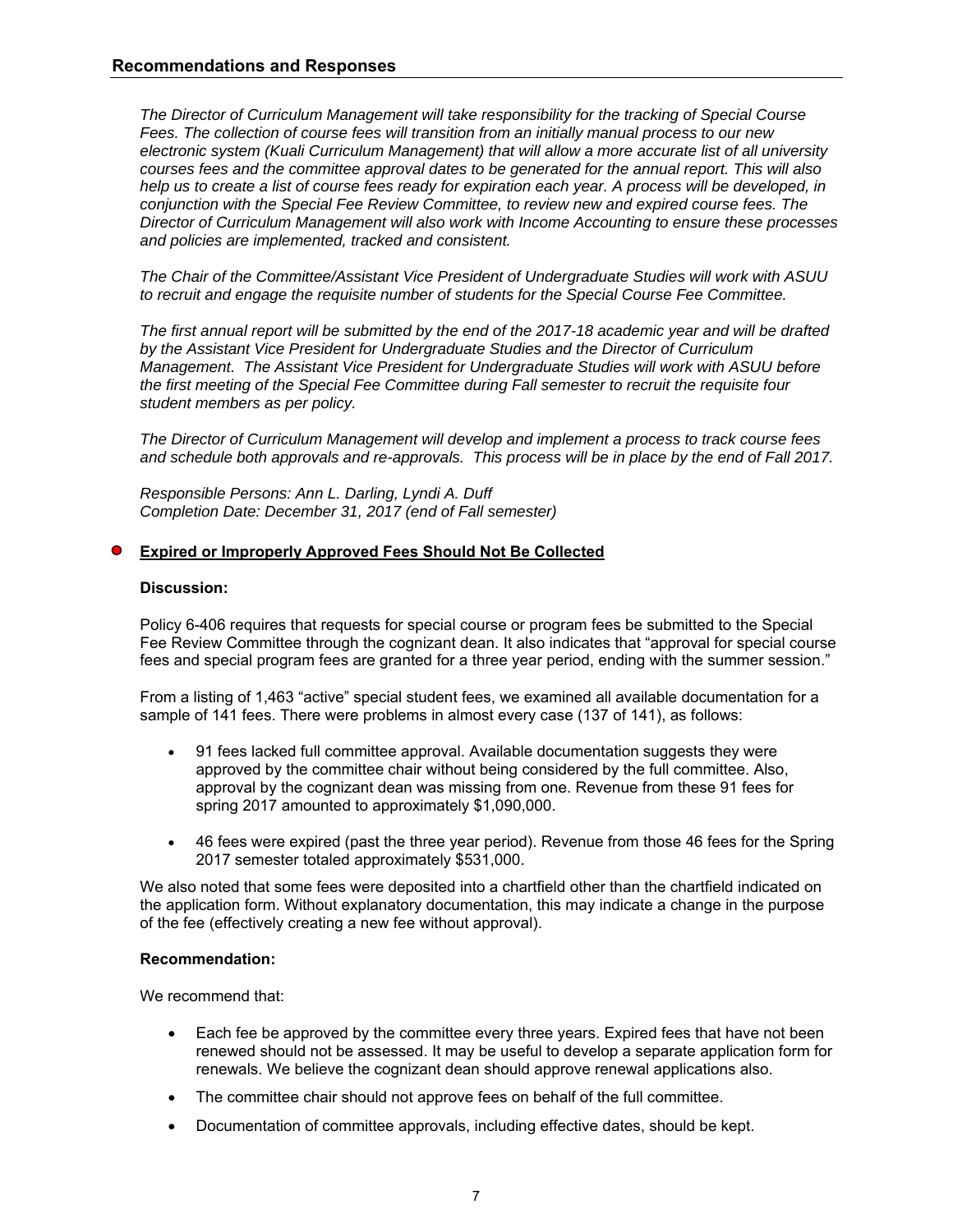### *Response by Senior Associate Vice President for Academic Affairs:*

*The review of course fees included approvals by the Department Chair, College Dean, and the Chair of the Special Fee Review Committee (SFRC) rather than the committee as a whole, which was motivated by expediency and efficiency. The fees were appropriate and met current guidelines for course fees, but the policy wasn't applied completely. The new Chair of the committee, the Assistant Vice President for Undergraduate Studies will implement a new review process, determined by the SFRC and following policy before December 31, 2017.* 

*In the past, three year reviews have not been completed, which would account for the expired fees being collected. Course fees have been removed at the department's request, when they were no longer relevant. We will work with the SFRC to create a review process and will create a timeline for getting all the out-of-date reviews completed.* 

*The Director of Curriculum Management will use the curriculum management technology to track expired fees, create and schedule the three-year review of existing fees and develop a process for renewals.* 

*Responsible Person: Lyndi A. Duff Completion Date: December 31, 2017* 

#### **Special Fees Should Be Accurately Recorded and Classified**  $\bullet$

### **Discussion:**

University Policy 6-406 prohibits special student fees from being deposited into gift accounts (Fund 6000). We noted two instances where this requirement was violated: Special fees totaling approximately \$9,000 have been deposited to a School of Business gift account and fees totaling approximately \$800 have been deposited to a College of Humanities gift account.

Also, a specified account range should be used to record revenue from special fees. Currently, account numbers 40770 - 40794 are dedicated for student fees. In our audit sample, there were 58 activities where incorrect account numbers were used:

- Office for Global Engagement (48 activities)
- Continuing Education (5 activities)
- Undergraduate Studies (1 activity)
- College of Architecture & Planning (1 activity)
- College of Social Work-Dean (1 activity)
- University Financial Functions (1 activity)
- College of Nursing (1 activity)

### **Recommendation:**

We recommend that:

- All Fund 6000 Activities identified for deposit of Special Student Fees be replaced with an appropriate non-Fund 6000 Activity. It would be helpful to indicate this requirement on the Special Course Fee Request form.
- Corrections be made for improperly classified revenue. Income Accounting should contact the departments and provide direction for making the corrections.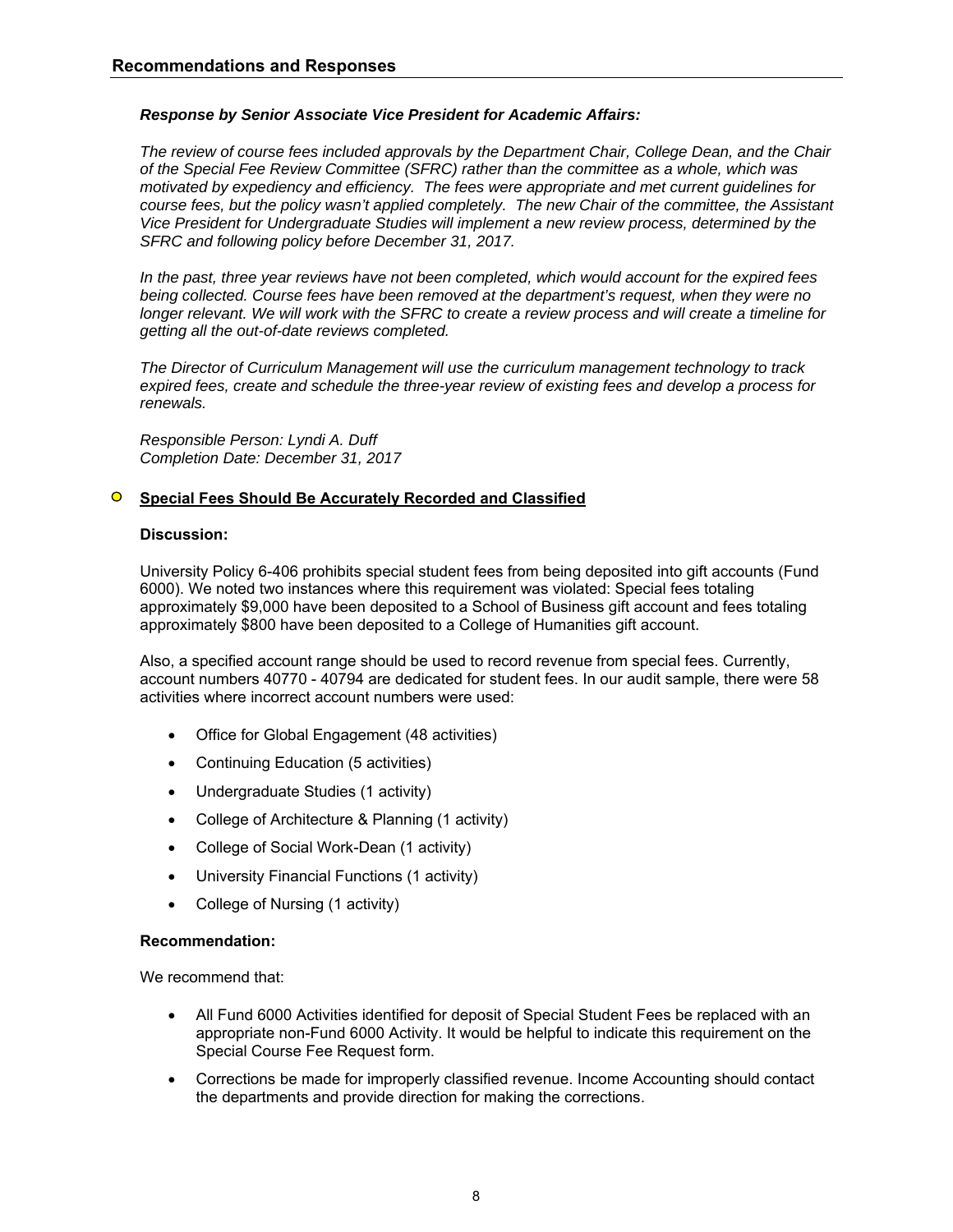### *Response by Senior Associate Vice President for Academic Affairs:*

*The Director of Curriculum Management and the Director of Income Accounting will work on an improved process that identifies incorrect item types and account numbers for course fees.* 

*The Director of Curriculum Management will support Income Accounting in correcting any course fees currently using gift accounts and notifying the departments or colleges of their new chartfield.* 

*As of July 3, 2017 the Associate Director of Income Accounting has reviewed all of the chart fields on the special fee item types, and finds that there are actually less than 10 active accounts, with the incorrect account number or fund. They will be corrected to the appropriate accounts this week (July 5-12). All of the other item types identified in the audit were either no longer in use, or had never been used. Even though we will probably never use these item types in the future, we will correct them so that everything appears to be crediting the correct accounts and funds.* 

*A letter will be sent to all chairs from the Associate Vice President for Financial and Business Services and the Senior Associate Vice President for Academic Affairs alerting them to use the corrected chartfields and type of fees.* 

*The Director of Curriculum Management will work with Income Accounting to improve the recording and classification of special fees by December 2017.* 

*Responsible Person: Lyndi A. Duff, Lisa A. Zaelit Completion Date: December 31, 2017* 

### *Response by Income Accounting:*

*We agree that Income Accounting will ensure that Special Student Fees are deposited into appropriate activities and will correct previous improperly classified revenue.* 

*Responsible Person: Lisa A. Zaelit Completion Date: July 1, 2017* 

#### $\Omega$ **Special Fees Should Be Collected by the University Cashier**

### **Discussion:**

Policy states that approved fees must be paid directly to the University cashier, not to individual colleges or departments. We reviewed transactions recorded in the student fee account range for FY17 and found 259 instances of fees collected directly by departments (10 organizations and 27 activities). Of those:

- 75 were verified as classification errors.
- 56 transactions totaling \$5,134 were specifically identified as special student fees.
- 114 transactions totaling \$121,000 were previously identified and were being investigated by the Special Fee Review Committee.
- 14 were undetermined—the departments did not respond to our inquiries.

Some departments may not be aware of or understand the policy requirements.. While the policy indicates that the University Cashier must collect the special student fees, it doesn't assign responsibility for enforcing this requirement.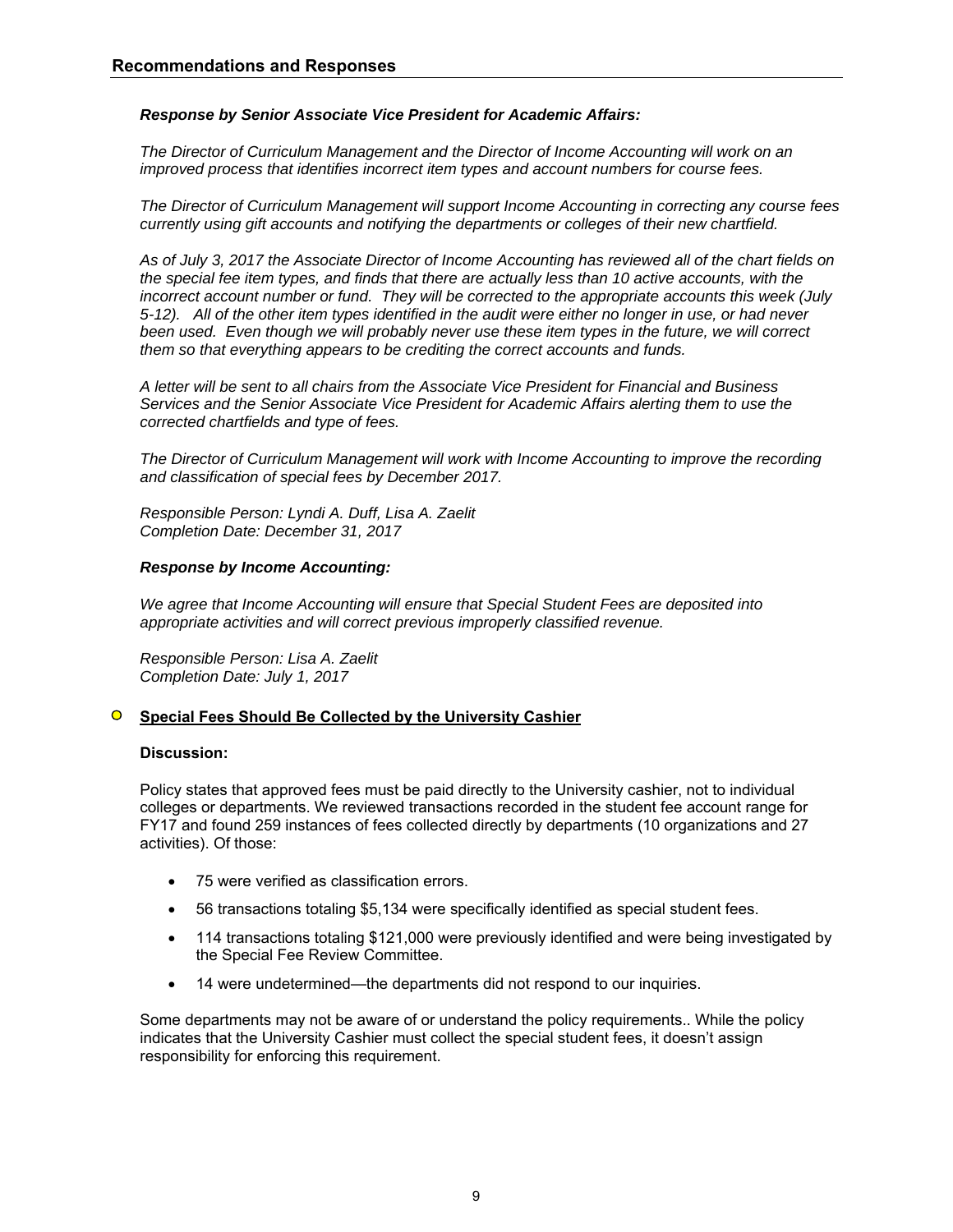### **Recommendation:**

We recommend that Income Accounting or the Special Fee Review Committee take responsibility for identifying any fees collected directly by colleges or departments and following up to end such practices.

### *Response by Senior Associate Vice President for Academic Affairs:*

*The Director of Curriculum Management, will create and implement a course review and renewal process using curriculum management technology to track expiring fees and schedule three-year reviews of existing fees. The Director of Curriculum Management will work with the Associate Director, Income Accounting and Student Loan Services, to improve the recording and classification of special fees.* 

*We support the recommendation that Income Accounting take responsibility for identifying any fees collected directly by colleges or departments and following up to end such practices.* 

*Responsible Person: Ann L. Darling Completion Date: October 1, 2017* 

### *Response by Income Accounting:*

*Financial and Business Services believes the policy owner, Undergraduate Studies, should take responsibility for enforcement and communication. Income Accounting is available to provide assistance in this process.* 

*Responsible Person: Lisa A. Zaelit Completion Date: ongoing*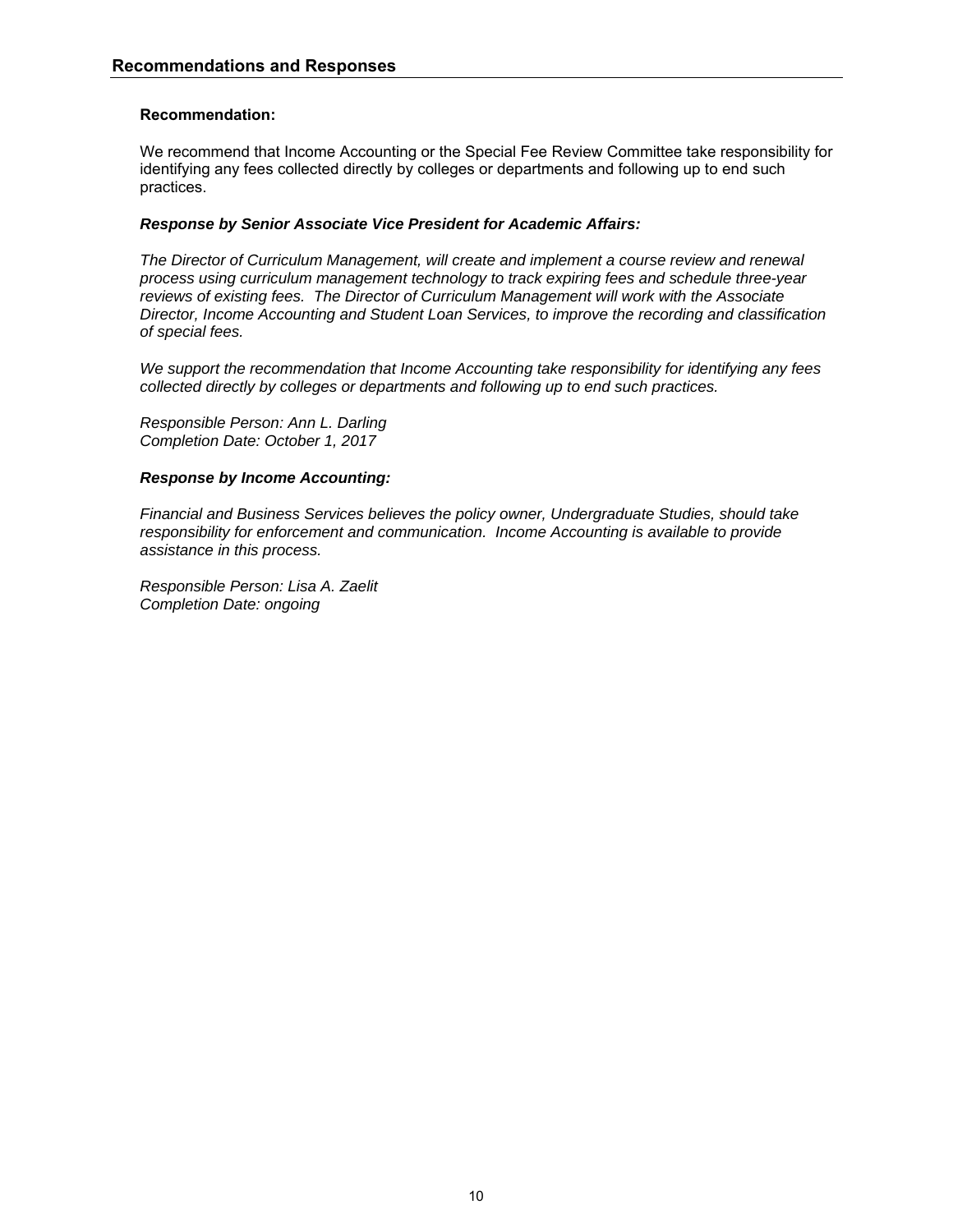

JuJy 14,2017

Randy B. Van Dyke Internal Audit Department University of Utah 201 South Presidents Circle, Room 209 Salt Lake city, Utah 84112-9021

Dear Mr. Van Dyke:

I have reviewed the report of your audit of Special Student Fees, along with management's responses. I concur with the recommendations for improvement, and expect management of the department to take appropriate action. I also expect line management to monitor whether the actions are timely and effectively address the underlying issues.

Please notify me if your follow-up review indicates a lack of satisfactory progress on any significant issues.

Sincerely

Run Watkis

Ruth V. Watkins Senior Vice President for Academic Affairs

Senior Vice President for Academic Affairs 201 S. Presidents Circle Room 205 Salt Lake City, Utah 84112-9007